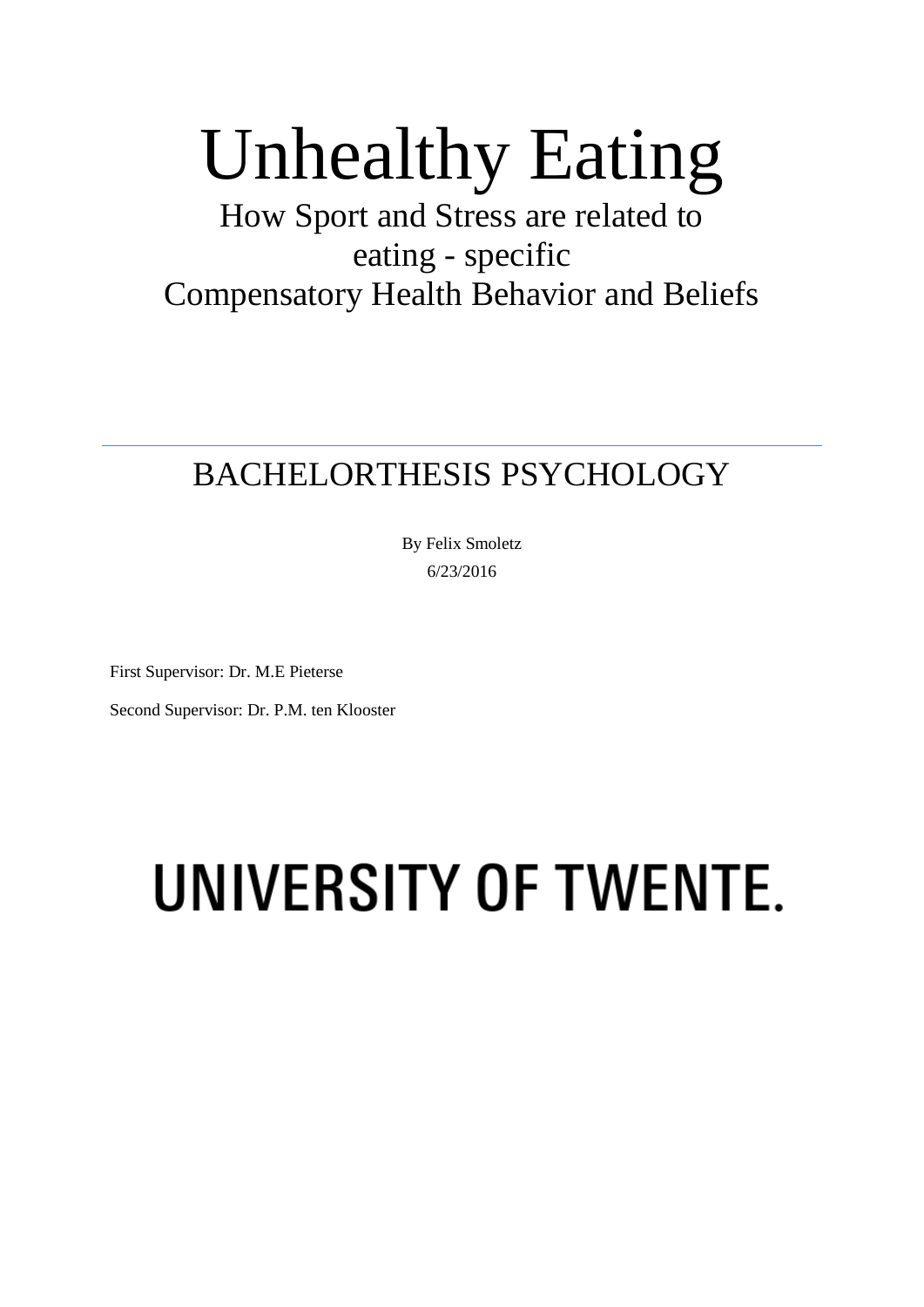#### **Abstract**

One reason for eating unhealthy could be engaging and holding compensatory health beliefs (CHBs). CHBs are beliefs that different negative effects on unhealthy behavior like eating unhealthy food, could be reduced or counteracted by engaging in healthy behavior. Holding CHBs result in poor health. This Study aimed to get more insight about the relation between specific personal factors and holding eating-specific CHBs or general CHBs. A factor which could cause poor health and unhealthy eating behavior is perceived stress. One possibility to reduce the perceived stress level is being physically active, whereas other studies and literature suggested that being physically active could also lead to exhaustion. This is examined in this study, which looks for possible relations between general stress, exhaustion, physical activity and eating-specific CHB behavior and beliefs. Furthermore this study investigates if stress and exhaustion could befall people who are highly physically active. For measuring stress, exhaustion, physical activity and the CHB constructs an online survey was created and spread through several networks, also aiming at people who are physically active above the average. A total sample of 195 participants finished the questionnaire, of whom 45 participants were showing a very high level of being physically active. By examining these groups no significant findings where found confirming a moderation or mediation effect for physical activity exhaustion or stress related to CHB eating specific beliefs or CHB eating specific behavior. Findings suggests that high levels of exhaustion are related to CHB eating specific behavior  $(r=0.26)$ . Moreover findings suggests that the level of perceived stress and eating-specific CHB behavior are positively related (r=.16). Some relations between the other CHB constructs and exhaustion or stress was found. Furthermore it was found that proportion of participants meeting the norm of eating fruit and vegetables was significantly higher in the group of high and very high physical activity compared to the group of moderate and low physical activity ( $X^2 = 17.60$ , N= 195, p < .0.05). As a conclusion it could be determined that high levels of stress and exhaustion results in negative health behavior, whereas higher level of physical activity tends to help people in engaging healthy behavior because of negative relations to all measured CHB constructs.

**Key Words:** compensatory health belief, eating behavior, perceived stress, physical activity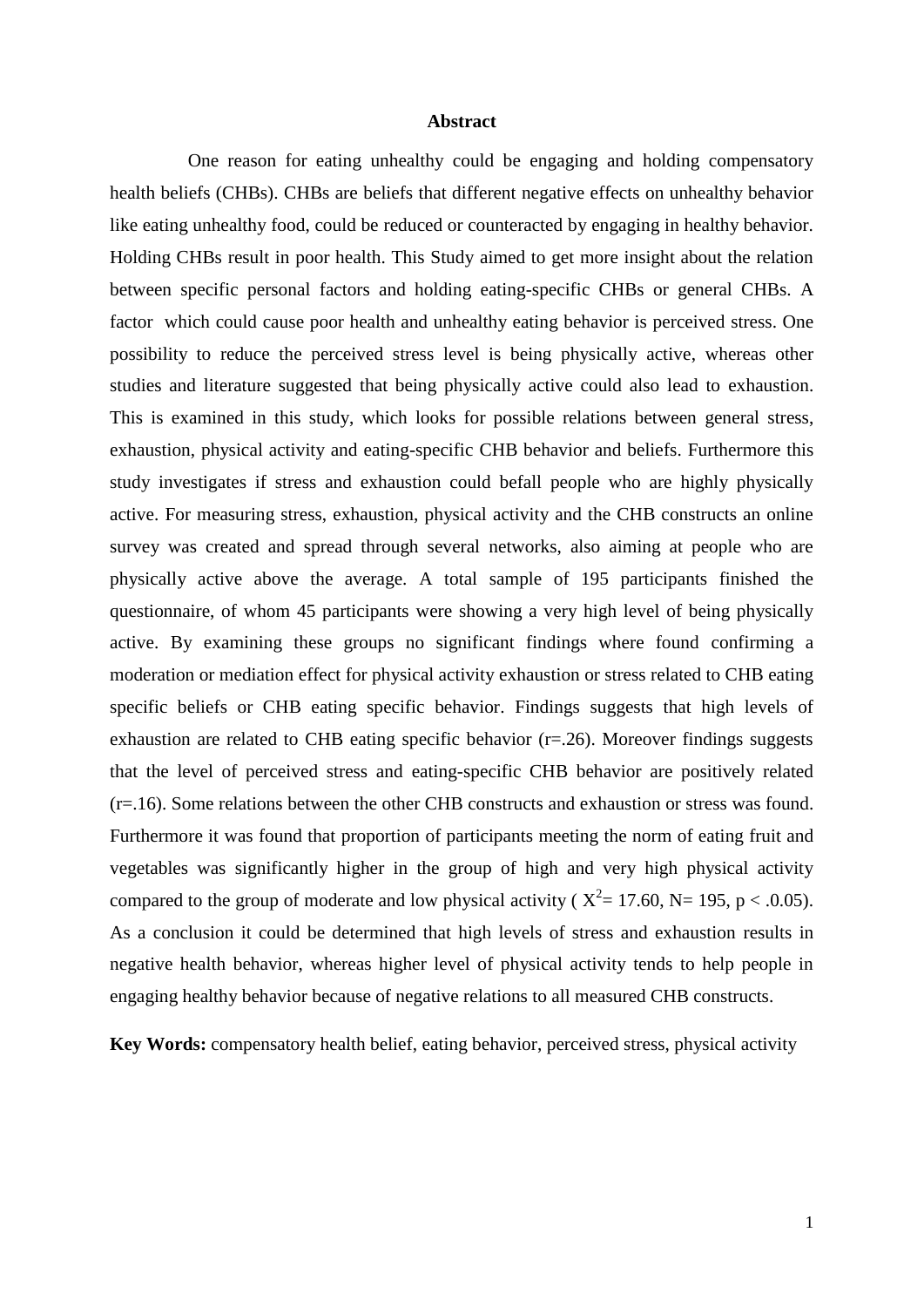# **Table of Contents**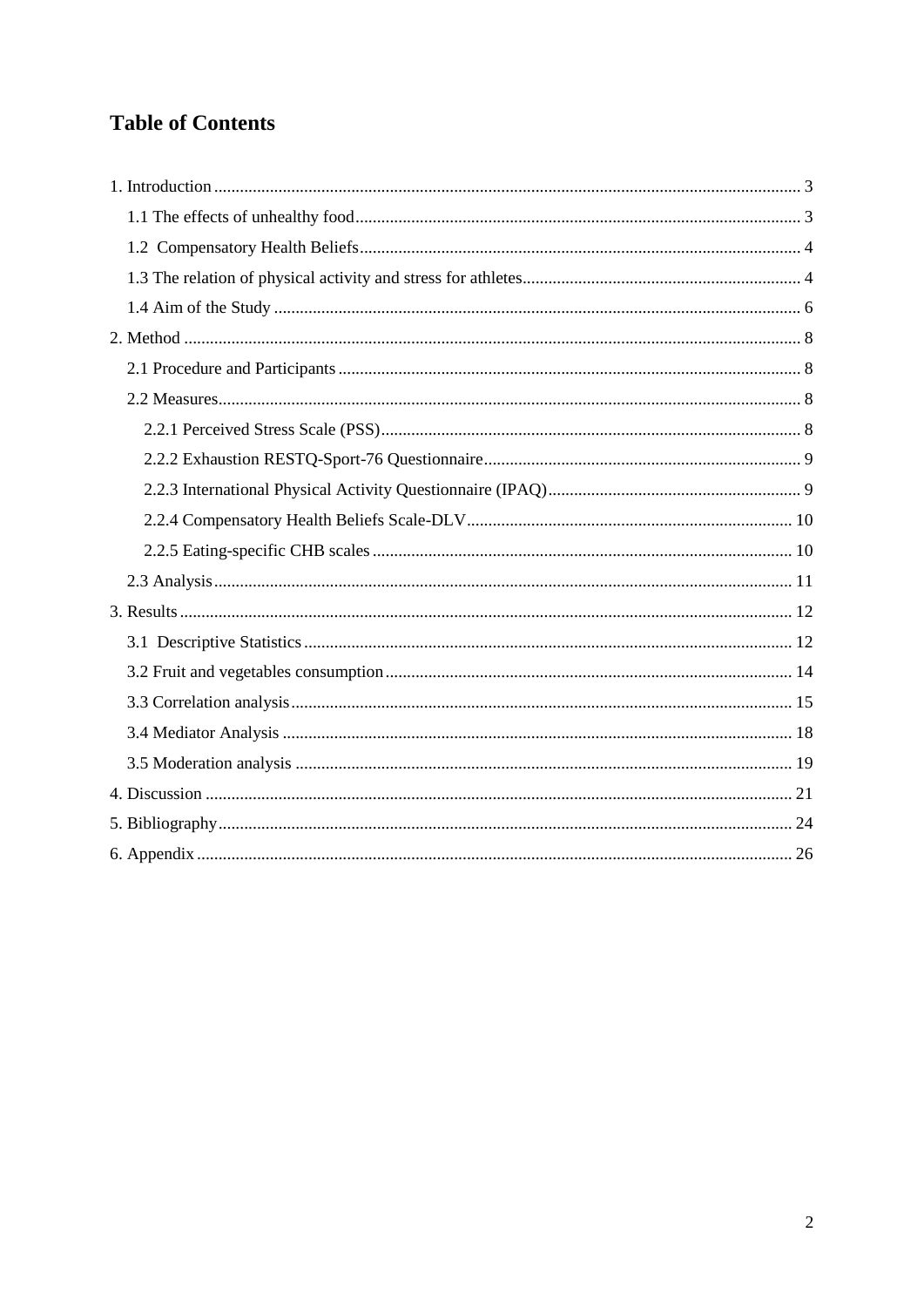# **1. Introduction**

#### <span id="page-3-1"></span><span id="page-3-0"></span>**1.1 The effects of unhealthy food**

The effects of eating behavior and eating unhealthy have been investigated in several studies. One effect of unhealthy food intake is an increased risk of chronic diseases like cardiovascular diseases, obesity and diabetes (World health organization [WHO], 2016; Daansen, 2010). According to the WHO processed food production and rapid urbanization causes people actually to consume more industrial trans fats, sugars salt and not enough fruit or vegetables. Moreover eating snacks containing a lot of sugar is rising in the past years (Cleobury & Trapper, 2013). This eating behavior is the reason that the number of people who are living with diabetes nearly quadrupled since 1980 to 422 million adults. Diabetes can lead to complications in many parts of the body , furthermore it increases the risk of dying prematurely (WHO,2016). Updated key facts given by the WHO (2016) are stating that diabetes is a major cause for blindness, kidney failure, heart attacks, stroke and lower limb amputation. CVDs caused 17.5 million deaths in 2012, which are 31% of all death causes worldwide (WHO,2016). As outlined by representing the Key Facts of the WHO reports unhealthy eating behavior and the level of being physically active are distinguished interrelated factors for the effects of unhealthy food intake like CVD, diabetes and overweight or obesity. Diabetes, which is a chronic disease will be according to the WHO (2016) the 7th leading cause of death in 2030. In the Netherlands 750000 people reported in 2013 suffering from diabetes, in general the numbers of people having diabetes is still raising, whereas people over the age of 55 are more affected than young adults (Centraal Bureau voor de Statistiek [CBS] *,* 2015).

Moreover Eating unhealthy leads to obesity whereas Torres and Nowson (2007) stated that stress may be related and a predictive factor for eating behavior like stress induced eating, which may be one factor for developing obesity. Research from Wadsworth, Rieckmann, Benson and Compas (2004) shows that emotion and stress-related or induced eating is a behavior which made people who are performing this eating habit 13.38 times more likely to be overweight or obese.

In contrast to diabetes, obesity doubled since 1980, overall about 13% of the global population were obese in 2014 (World health organization [WHO], 2015). According to the WHO (2015) a high impact and one of the most important behavioral risk factors for cardiovascular diseases (CVDs), which are the number 1 cause of death worldwide, are eating unhealthy and physical inactivity whereas the effects of these risk factors are also linked to overweight and obesity.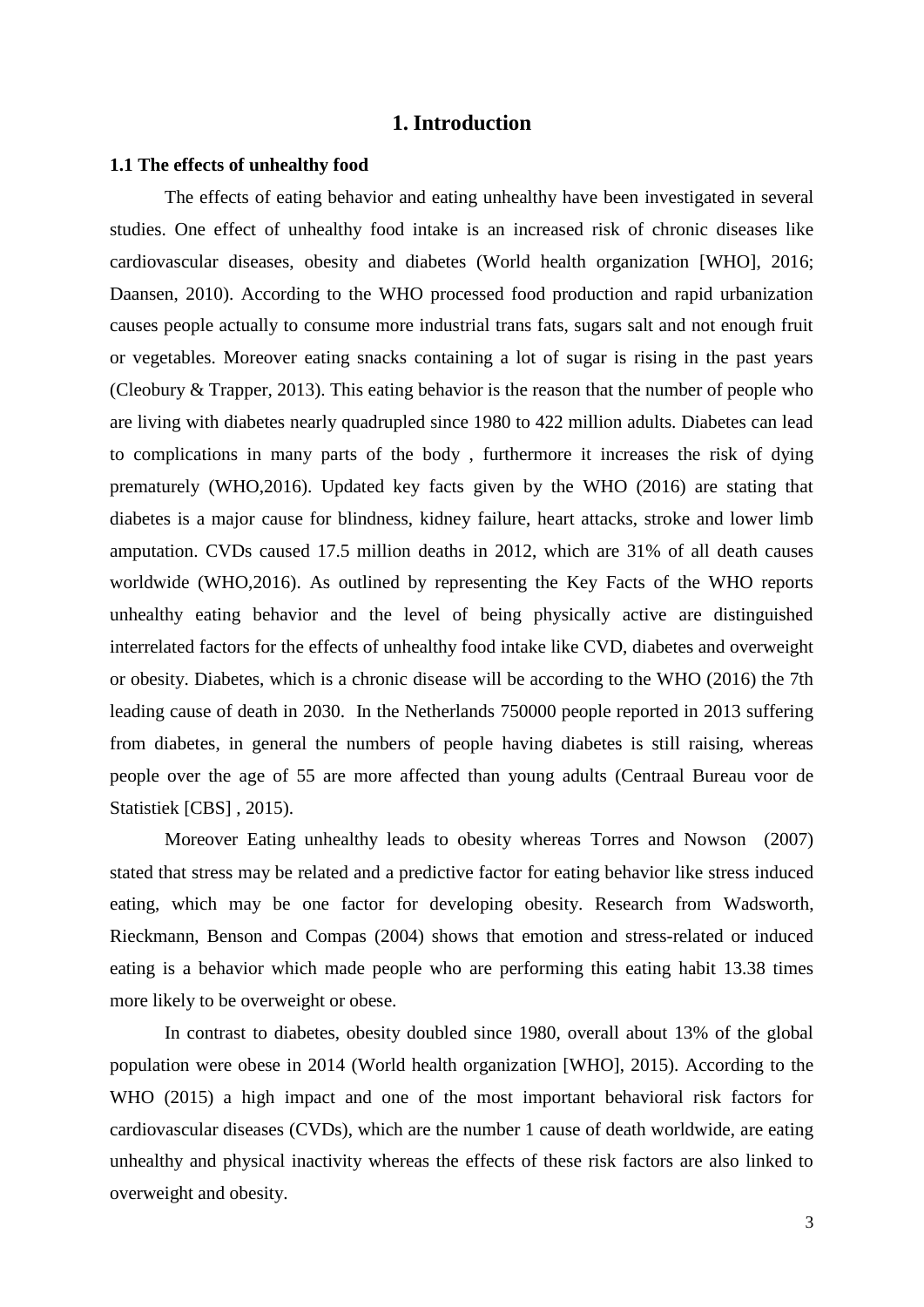Consequently it becomes more important to understand how people are deciding for healthy or unhealthy food. One explanation could be compensatory health beliefs (CHBs).

#### <span id="page-4-0"></span>**1.2 Compensatory Health Beliefs**

Rabiau Knäuper & Miquelon (2006) described in their Compensatory Health Beliefs model strategies how to take decisions when facing tempting unehalthy behavioral choices. First Rabiau et al., (2006) describes a behavioral strategy that people could just resist the temptation to eat candy or to watch internet videos and do the opposite healthy behavior like eating vegetables and doing sports. Moreover there are two strategies which are related to cognitive mechanisms. The second strategy addresses the perception of a possible risk caused by a behavior which is not matching with the own goal to perform a healthy behavior. The strategy includes compensatory health beliefs (CHBs). Third, there is the strategy to activate and create CHBs that the consequences of unhealthy behavior could be compensated by healthy behavior. (Knäuper, Rabiau, Cohen, & Patriciu, 2004).

CHBs can best be illustrated through presenting an example like being faced with different kind of temptations such as a piece of a cake, a cigarette or a drink and a person who is torn between the pleasure that the temptation would fullfill the desire and the knowledge that it will be bad for the own health ( Knäuper et al., 2006). Rabiau et al. (2006) defined CHBs as beliefs that certain volitional, unhealthy (but pleasurable) behaviors can be compensated for by engaging in healthy behaviors. Berli et al., (2014) states that CBHs " [...] may be one possible factor for hindering people in adopting a healthier lifestyle."

The theory of compensatory health beliefs states that people have the attitude that unhealthy behavior could be compensated through healthy behavior (Knäuper et al., 2004). This attitude causes the risk to influence one's health negatively on a / at long-term. Research from Knäupers et al., (2004) states that People who have more CHBs suffer from more symptoms of disease, performing more health risk behaviors and are less efficient in their daily lives than people with less CHBs. Rabiau et al., (2009) also found that high CHBs are related to lower diabetes treatment adherence. High CHBs are also related to higher calories intake (Kronick & Knäuper, 2010). One way to improve health can be doing sports, but are all levels of being physically active beneficial for people's health?

#### <span id="page-4-1"></span>**1.3 The relation of physical activity and stress for athletes**

Being physically active means, to do sports but it could also mean to do some housework according to the dutch index for healthy movements (Nederlandse Norm Gezond Bewegen). The NNGB fit norm defines physical fitness by working out at least three times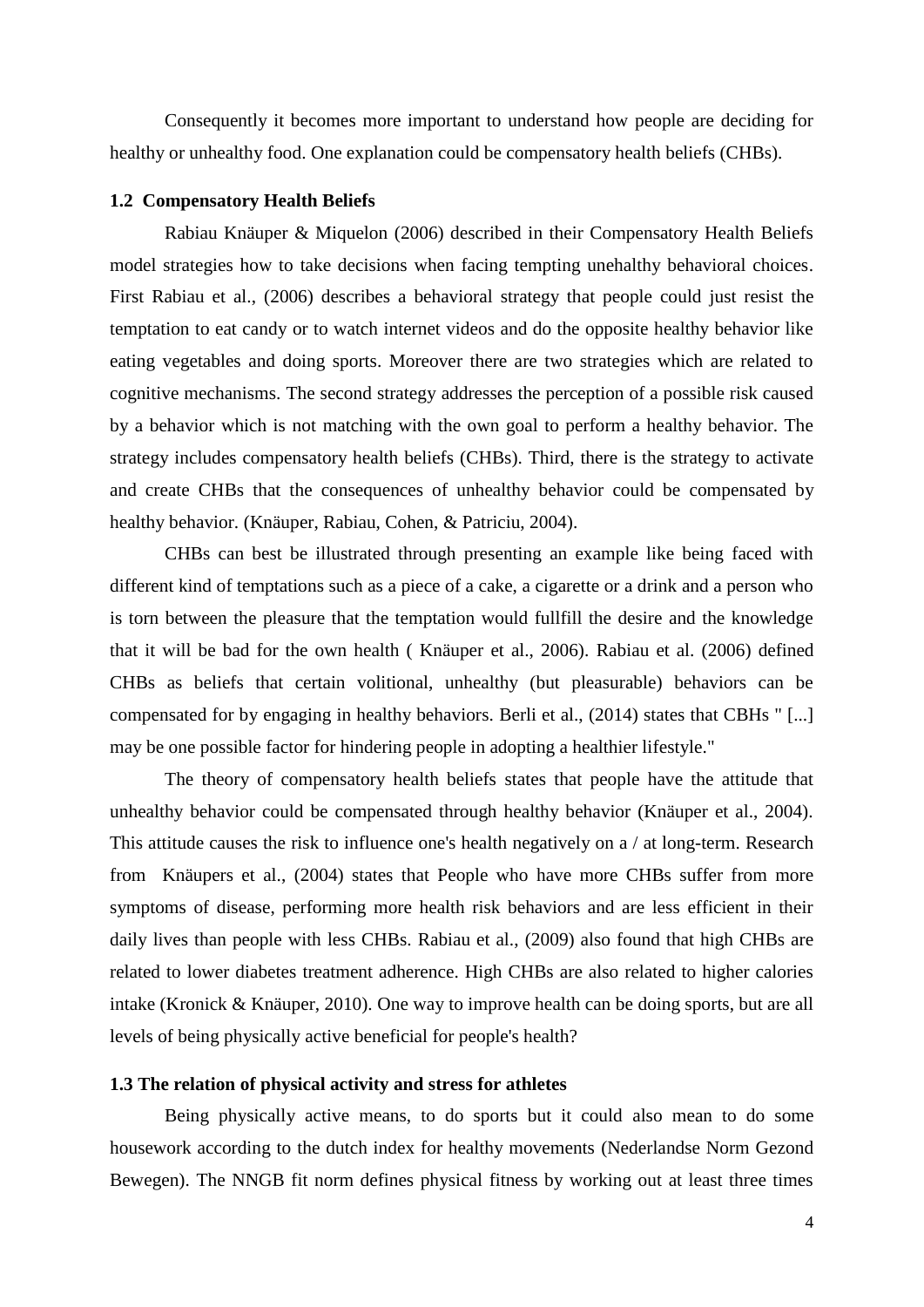per week with at least 20 minutes heavy training, no matter at which age. Physical activity, exercise and physical fitness are three categories which are described in the NNGB fit norm.

Moreover the level and the definition of being physically active is determined by the international physical activity questionnaire (IPAQ), which subdivides physical activity into three categories: low, moderate and high level of physical activity. After collecting the responses on that questionnaire the IPAQ proposes these three levels of being physically active by determining a categorical score for each level. Based on the categorical score people could be distributed into the three levels of physical activity.

In line with the WHO (2016) Doing no sports or no physical activity leads to illness and it could lead to sudden death, for example death by a heart attack (in 't Panhuis et al.,2012). The risk of a sudden death and diseases like diabetes or obesity can be treated and its consequences avoided or delayed with physical activity (WHO,2016). Therefore one possibility to deal with overweight, obesity and the mentioned effects of being physically inactive is the opposite - being physically active.

In contrast being physically active seems to be healthy. However research from Urhausen, Gabriel and Kindermann (1995) also shows that overtraining is possible. Overtraining comes at the risk getting exhausted due to training itself, competition and other stressors, which are leading to an increase of stress hormones and a decrease of performance of an athlete (Urhausen et al., 1995). Moreover research from Graham et al. (1995) claims that participating in competitive sports places an athlete under intense physical, psychological and emotional demands. Stress is present in athletes and could be subdivided into competitive stress which is related to performance issues with dimensions like pressure, opponents, preparation or injury and into organizational stressors which are related to dimensions like: selection, training environment or competition environment (Flechter et al., 2016). Regarding to Fletcher et al., (2016) nutrition which is also related to organizational stressors is the most mentioned key factor and also a stressor for athletes to perform at their best. Therefore getting the best nutrition to perform at their best is important for athletes while not getting it is irritating for an athlete.

High level of stress are associated with poor self reported health, elevated blood pressure, depression and susceptibility to infection (Cohen, Kamarck & Mermelstein, 1983). Summed up findings suggest that stress is a threat to health and related to different unhealthy eating behaviors. Additionally findings suggest that physical active at high levels could lead to stress under specific circumstances. Therefore it could be assumed that the combination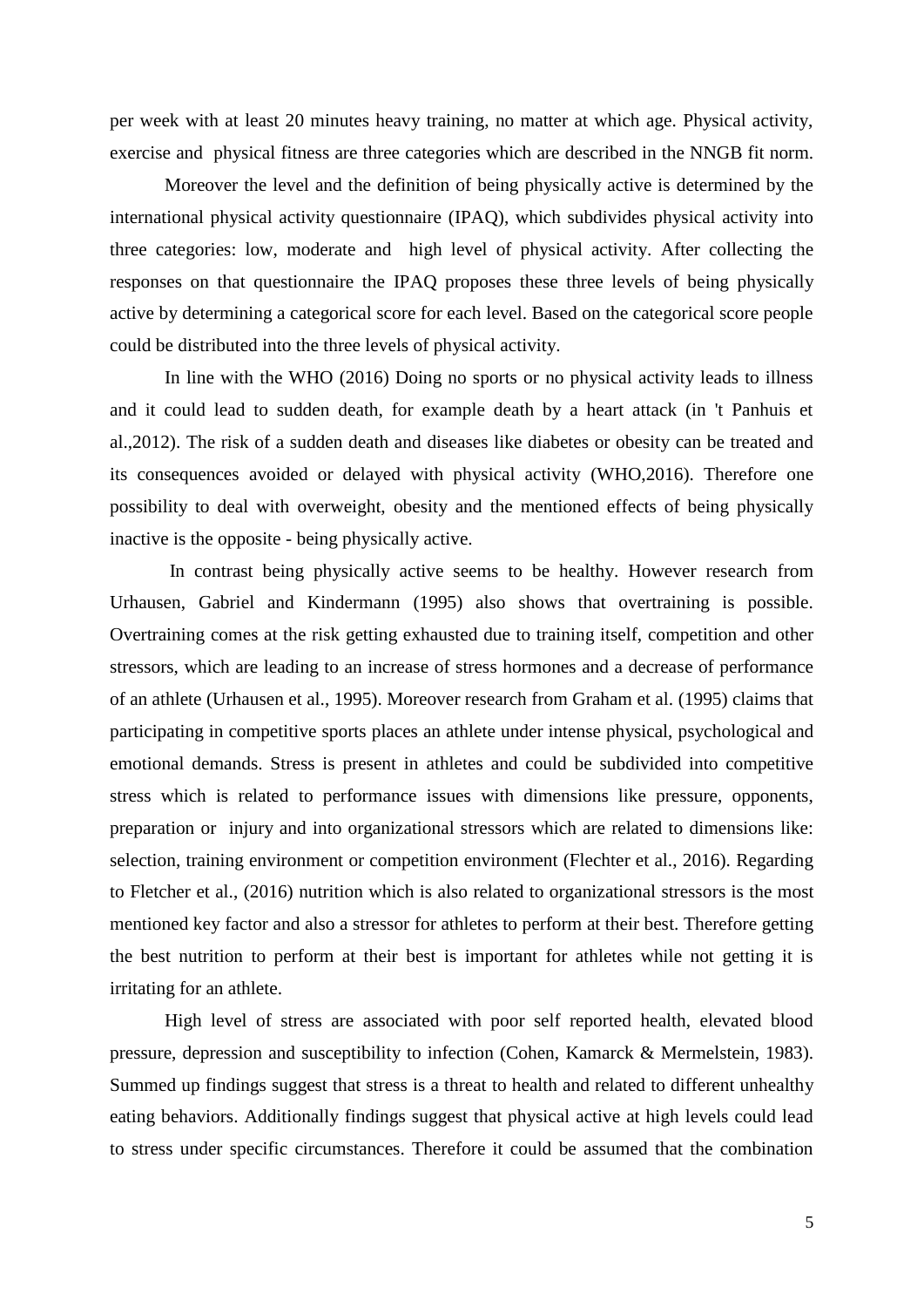between Physical activity and stress could cause CHBs concerning unhealthy eating behavior. This assumption leads to the aim and the research questions of the study.

#### <span id="page-6-0"></span>**1.4 Aim of the Study**

Up to this moment no study examined how certain stress levels of athletes and those people who are more active like the third category of the IPAQ (high level of physical activity) states are related to general CHB and CHB specific eating behavior and beliefs. eating - specific CHB behavior and beliefs refer to the behavior and the belief that unhealthy eating can be compensated to healthy food or healthy behavior. Concerning the findings that stress could result of being highly physically active leads to the not researched question, if athletes who are training hard are more likely to experience stress and exhaustion which in turn causes unhealthy eating behavior like CHB eating-specific behavior and CHB eatingspecific beliefs. Thus it is questioned if athletes are more likely to unhealthy behavior considering unhealthy eating behavior. Investigating the following research questions could be valuable for people who are performing at a higher level and more physical active than the norm. Therefore the hypothesis are stated that **(1) The level of physical activity has a positive effect on CHBs with perceived stress as a mediator (2) The level of physical activity has a positive effect CHBs with Exhaustion as a mediator.** This means that the relation between physical activity and CHB can be partly explained based on the level of perceived stress or the level of feeling exhausted through being physically active at a high level. Except paying attention to general CHB's, CHB eating-specific behavior and CHB eating-specific beliefs will be especially investigated as represented *in figure 1.*



*figure 1. Mediation model with the level of perceived stress functioning as mediator*

Based on the findings that stress could cause unhealthy eating behavior like stress induced eating the second hypothesis is going to investigate whether physical activity is acting as a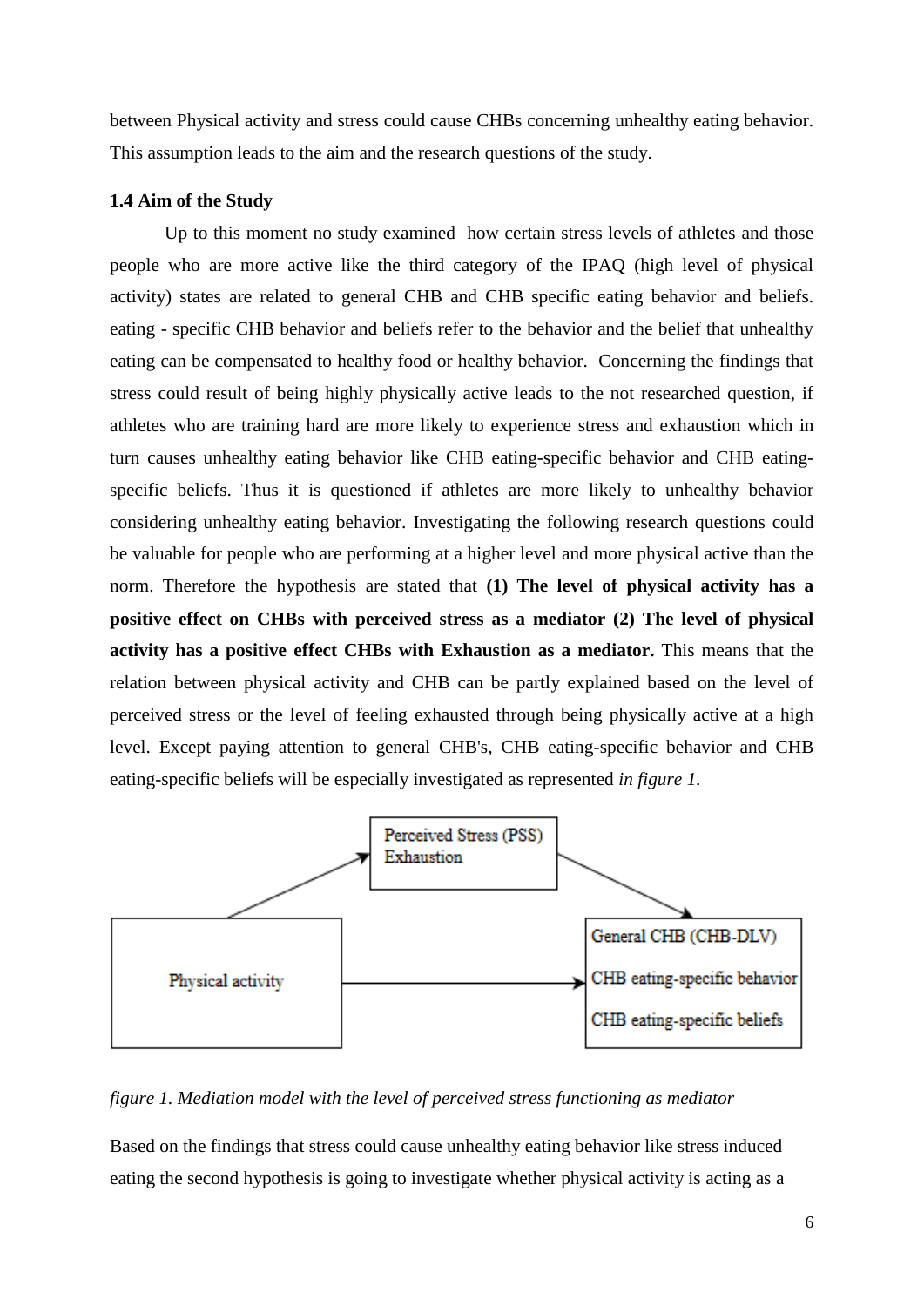moderator between perceived stress and exhaustion and the eating habits of people and the target group, athletes *illustrated in figure 2*. The following hypothesis is based on the idea that stress and exhaustion among athletes probably causes unhealthy eating behavior. Thereby the role of physical activity of athletes and people who are less physical active will be investigated to find out whether physical activity has an effect on the relation between exhaustion, perceived stress and the CHB constructs. Furthermore it will be investigated how the stress and exhaustion are related to the eating habits by investigating the following moderation model:

**(3) Perceived stress or Exhaustion has an effect on CHB eating specific behavior and beliefs or general CHBs (CHB-DLV) with physical activity as a moderator.**



*figure 2. Moderation model with physical activity functioning as a moderator*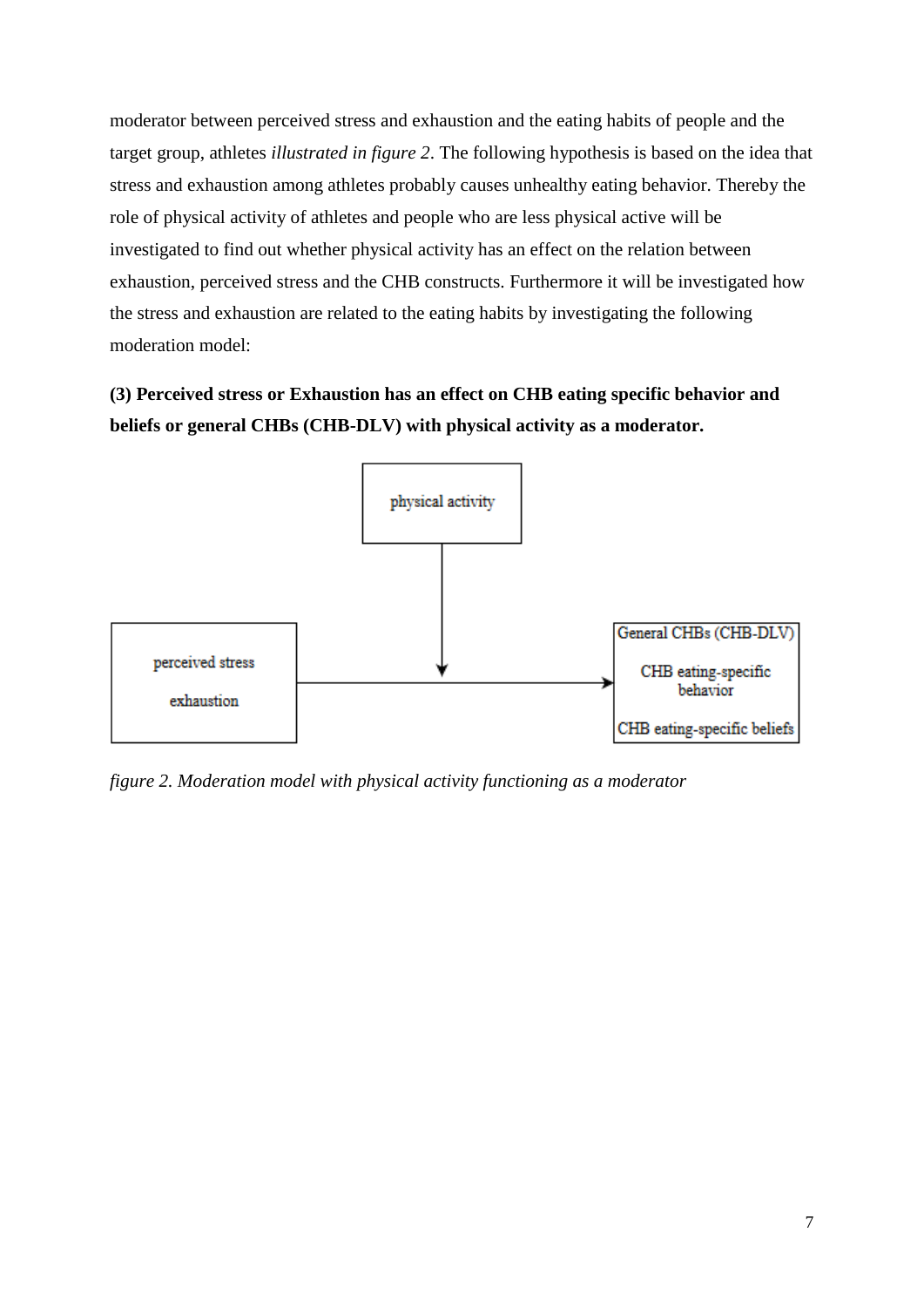#### **2. Method**

#### <span id="page-8-1"></span><span id="page-8-0"></span>**2.1 Procedure and Participants**

A Dutch questionnaire was created with *Qualtrics Survey Software*, a tool to create online surveys. This study was designed as a cross-sectional study, where only one measurement at a one given time point was necessary. First several questions were translated from English to Dutch. The questionnaire and the study was checked and approved by the ethical commission of the University of Twente on 4th april 2016. Because this study was supposed to be an online survey it was spread by social media services like *Facebook*. Participants also were recruited through the research system *Sona.* The *Sona System* is a management tool which enables a researcher to recruit student respondents through giving them study credits, which students need to finish their study. By participating at this study psychology and communication science students from the University of Twente received 0,5 credits. Additionally physical activity education students were contacted via e-mail with the intention to reach athletes with a high level of physical activity for this study. The target group was supposed to be students who are doing sports at different levels. By contacting the students from Windesheim the chance for getting particpants performing on high levels of physical activity was higher. The questionnaire contained demographical questions for determining the target group and for getting descriptive information for analyzing. Respondents were asked to answer honestly on questions about their lifestyle concerning doing sports or eating behavior and how they stressed and exhausted they felt. Detailed information considering the understanding and the concept of CHBs and the aim of it was not given to avoid incorrect answers. Participants had the opportunity to take part in the online survey from 12th of April, up to 30th of April, 2015. After respondents reached the end of the questionnaire they were informed about the main goals of the study, which was to measure the relation between certain stress and physical activity levels and compensatory health beliefs as well as eating habits.

#### <span id="page-8-2"></span>**2.2 Measures**

#### <span id="page-8-3"></span>**2.2.1 Perceived Stress Scale (PSS)**

To determine the level of stress the Perceived Stress Scale (PSS) was used which measures whether people perceive their lives as stressful. Example question are the following: " In the last month how often have you felt nervous and "stressed" ? or "In the last month, how often have you been upset because of something happened unexpectedly ? " answered on a five point likert scale. Cronbach's alpha was sufficiently high with  $\alpha = .78$  for this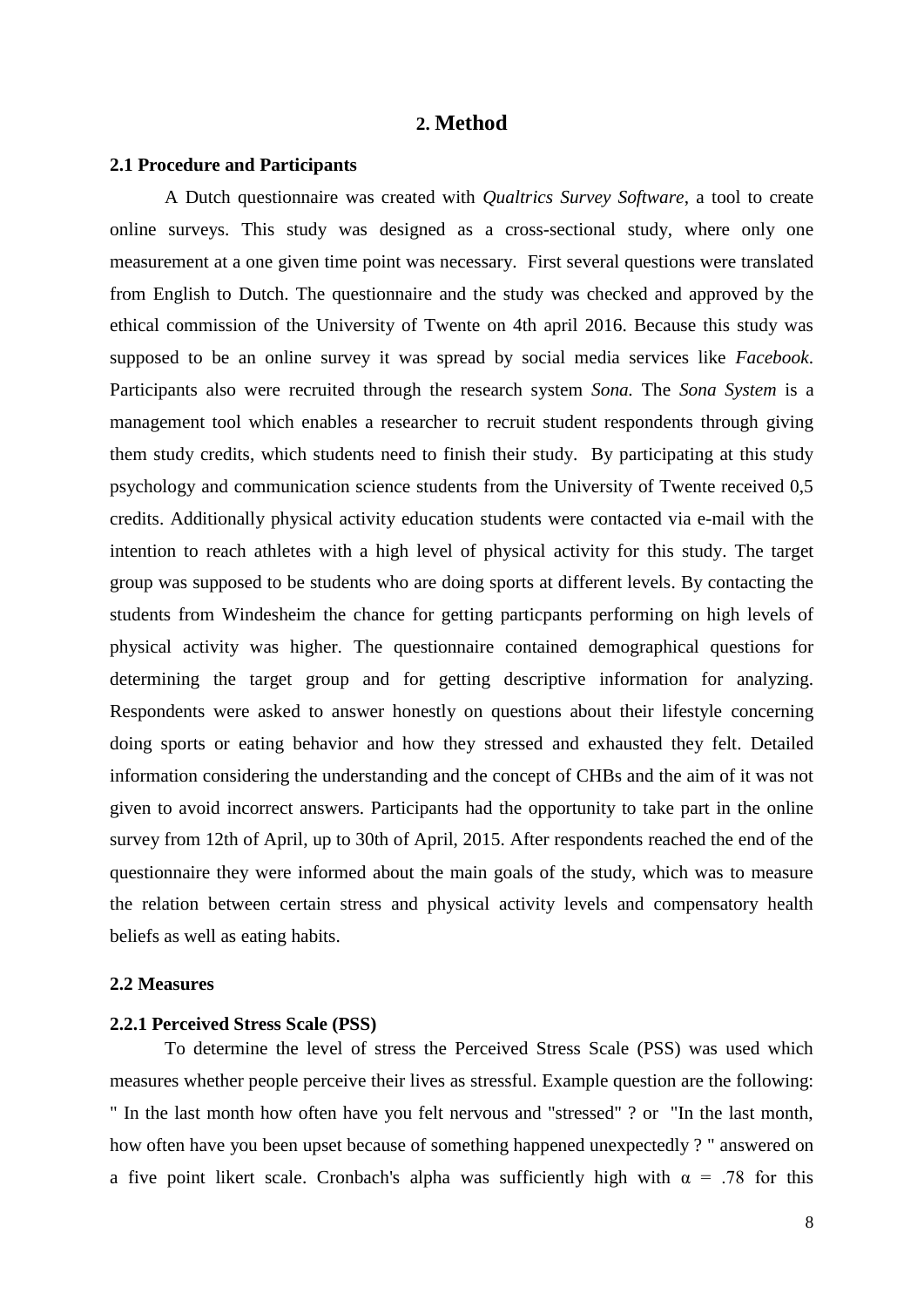questionnaire (Cohen et al., 1983). Reliability analysis of the PSS showed for this study that Cronbach's alpha for this study was even higher with  $\alpha = .86$ . It was not possible to get a higher Cronbach's alpha by deleting Items. Recoding into different variables was applied for the perceived stress scale (PSS) for items 4,5,7 and 8 to measure the perceived stress score properly. The lowest score respondents could get was a total score of 10 which states the lowest perceived stress level and the highest total score of 50 which states the highest perceived stress level based on a 5 point-likert scale.

#### <span id="page-9-0"></span>**2.2.2 Exhaustion RESTQ-Sport-76 Questionnaire**

Furthermore, the questionnaire contained 7 Items from the RESTQ-Sport-76 questionnaire for athletes to determine how stressful an athlete felt by taking into account 4 dimensions (Kellmann & Kallus, 2001). Questions like: " I felt burned out by my sport " were translated to Dutch. The general RESTQ-Sport-76 measures 4 dimensions which are: "general stress, " stress in sport", " general recovery and "recovery in sport". The Items selected for this study were used to measure how exhausted an athlete feels in relation with the kind of sport they are doing. Item 3 and 7 from this questionnaire were deleted because of low reliability measures. Recoding these Items did not result to a higher internal consistency of this construct. After excluding Item 3 " I was convinced that I performed well" and Item 7 " My body felt strong" Cronbach's alpha  $\alpha = .74$  was even higher than by using the recoded Items 3 and 7 with Cronbach's alpha  $\alpha = .61$ . Thus these 5 Items used to measure the level of being exhausted through training or doing sport.

#### <span id="page-9-1"></span>**2.2.3 International Physical Activity Questionnaire (IPAQ)**

The level of being physically active was determined by using the short version of the International Physical Activity Questionnaires (IPAQ) described by Booth (2000) It comprises a set of 4 questionnaires. The used questionnaire for this study consisted of seven items, divided into vigorous physical activity (e.g. heavy lifting), moderate physical activity (e.g. bicycling) and mild physical activity (walking). It was translated to dutch. Furthermore respondents got questions concerning their sitting behavior. Participants had to answer how many days in the past week and how much time (minutes per day) they usually spend with those activities per day. One example of a question is: "During the last 7 days, on how many days did you walk for at least 10 minutes at a time?" and "How much time did you usually spend walking on one of those days?" To avoid or prevent mistakes in reporting time spend in physical activity examples were presented for the particpant.

To compute a total physical activity score the IPAQ Scoring Protocol prescribes how to calculate a categorical score (IPAQ Research Committee, 2005). Therefore the categorical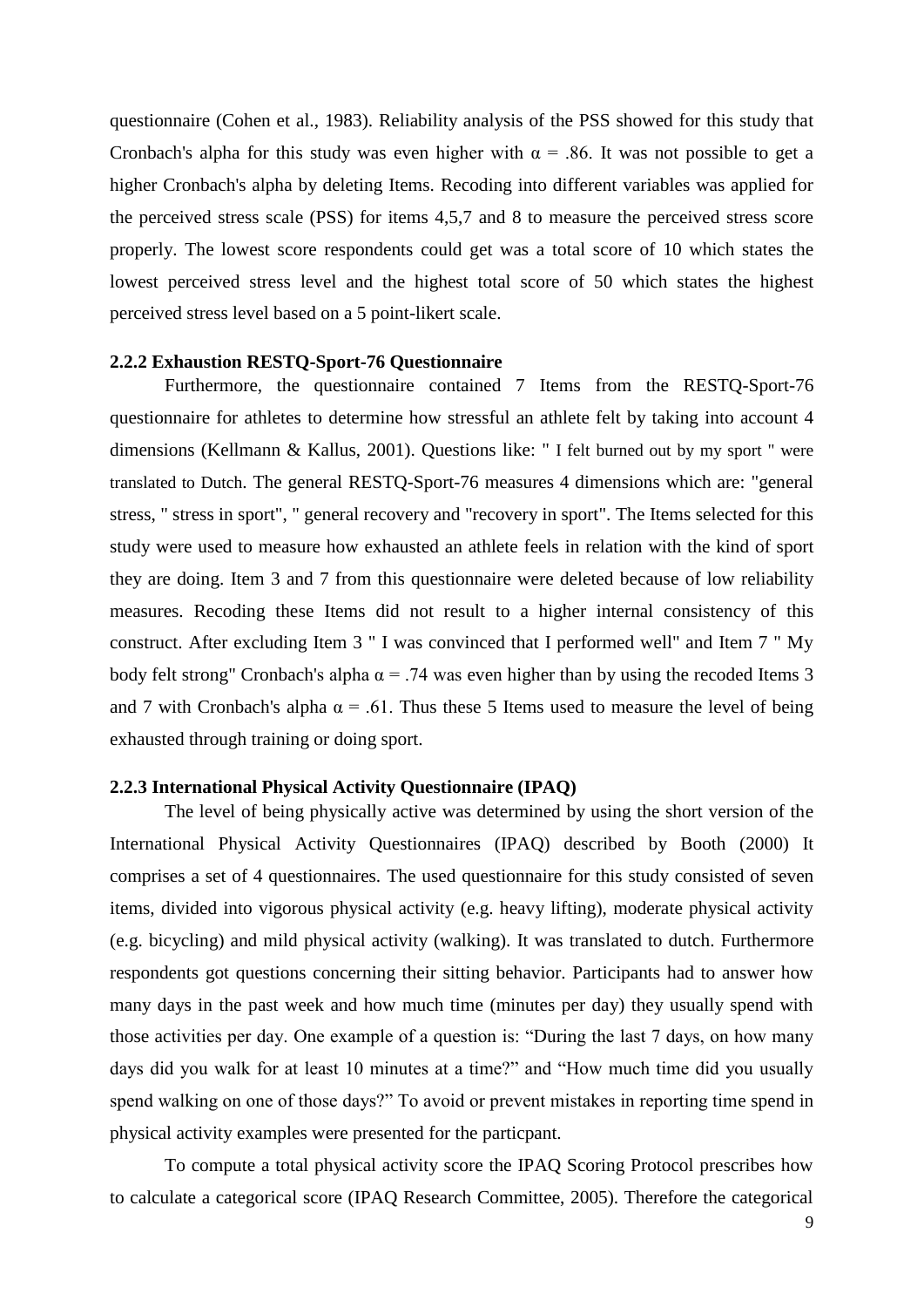score was calculated for low, moderate and high physical activity. In addition, a continuous total physical activity score (in minutes per week) was computed based on continuous scores for walking, moderate and vigorous activity. The short version of the IPAQ has acceptable reliability and validity to measure physical activity among people from 18 to 65 years of age in different contexts. (Craig et al., 2003)

#### <span id="page-10-0"></span>**2.2.4 Compensatory Health Beliefs Scale-DLV**

For measuring the CHB the Compensatory Health Beliefs Scale-DLV from Knäuper et al. (2004) was used translated by Nooijer, Puijk-Hekman & Assema (2009) . This questionnaire contains 17 Items measuring general compensatory health beliefs with four factors/subscales*: substance use, eating and sleeping habits, stress and weight regulation*. According to Knäuper et al. (2004) the internal consistency was good with Cronbach's alpha  $\alpha$ = .80, whereas the 4 subscales showed internal consistency values between  $\alpha$  = .63 and  $\alpha$  = .74, except for *weight regulation*  $\alpha = .57$ . The test-retest reliability scores which were collected after a 4.5-5 month interval with a test-retest correlation indicates a high stability over the comparably long time period (Knäuper et al. 2004). The reliability analysis of this study shows that cronbach's alpha  $\alpha = .70$  of a 16 Item scale was a lower than the earlier measured internal consistency of cronbach's alpha  $\alpha$  = .80 by Knäuper et.al (2004). Item 13 " The effects of drinking coffee can be balanced by drinking equal amounts of water" was not included in this study. This Item could not be added to measure General CHBs (CHB-DLV).

#### <span id="page-10-1"></span>**2.2.5 Eating-specific CHB scales**

For this study the questionnaire was divided to measure beliefs and behavior independently. To measure eating-specific CHB behavior and beliefs a 7-item questionnaire developed by Te Wilde (2013) in an earlier study was used. In the study from Natrup (2015) this questionnaire was also used and modified ending with a Cronbach's alpha  $\alpha$  = .86, which measures the eating specific behavior people were performing in the past. Moreover the eating-specific CHB belief scale measures what people belief concerning snacking. The eating specific behavior scale consists 9 Items with  $\alpha = .85$  measured in this study. The eating-specific beliefs scale consist 7 items with a internal consistency value of cronbachs  $\alpha$  = .81. An example question for CHB eating-specific beliefs was: " It is ok to eat chips or candy in the evening when I ate less during the day." An example question for CHB eating-specific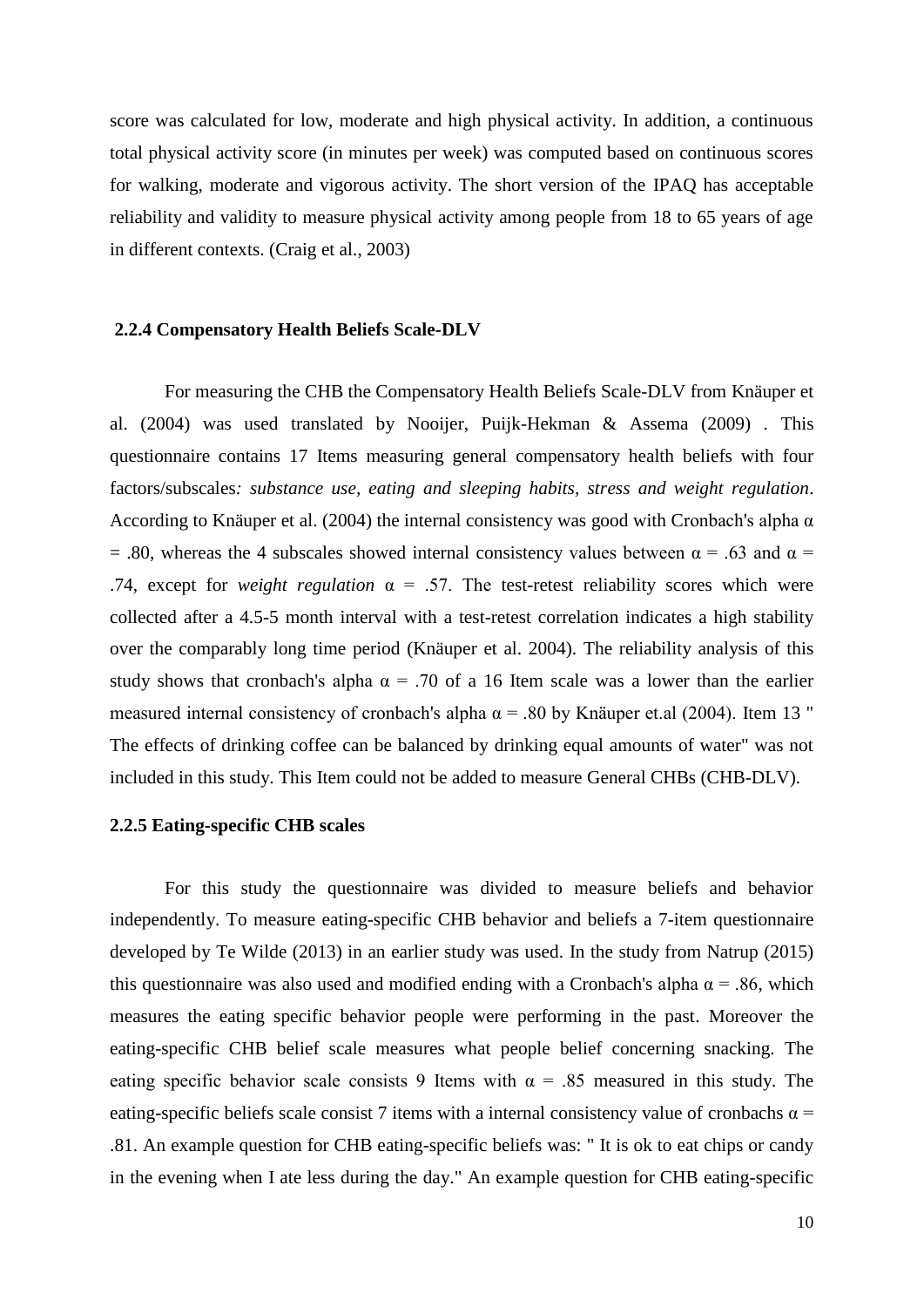behavior was: " How often during the last two weeks did you eat chips or candy in the evening because you ate less during the day?"

#### <span id="page-11-0"></span>**2.3 Analysis**

For analyzing all collected data the statistical programm for analyzing the data *SPSS 23* was used. First of all reliability analysis was applied for all questionnaires which were used for this study. Before applying the reliability analysis and testing the internal consistency of each construct the data was cleaned from respondents which not finished the questionnaire. An alpha of 0.05 was used for all the analyses to determine the significance of the data. Before starting the main analyses descriptive statistics were conducted like the age, gender, nationality, study and the status of actual education . Means and standard deviations were estimated for the population, also by looking on the 4 groups of physical activity. To determine differences within the groups of physical activity in the population a  $X^2$  chi-square test was used. For further analysis Pearson correlation analysis was done to examine bivariate correlations between the used CHB eating-specific constructs of interest. A Anova test was determined to examine differences between the scores on the used constructs. To get insight about the research question whether stress and eating specific behavior or beliefs are related with the level of physical activity as a moderator, moderation analysis using linear/multiple regression analysis described by Baron and Kenny (1986) was used. Therefore the process tool for SPSS described and programmed by Andrew Hayes (2013) was used, which is useful to determine whether moderation or mediation occurs considering the research questions.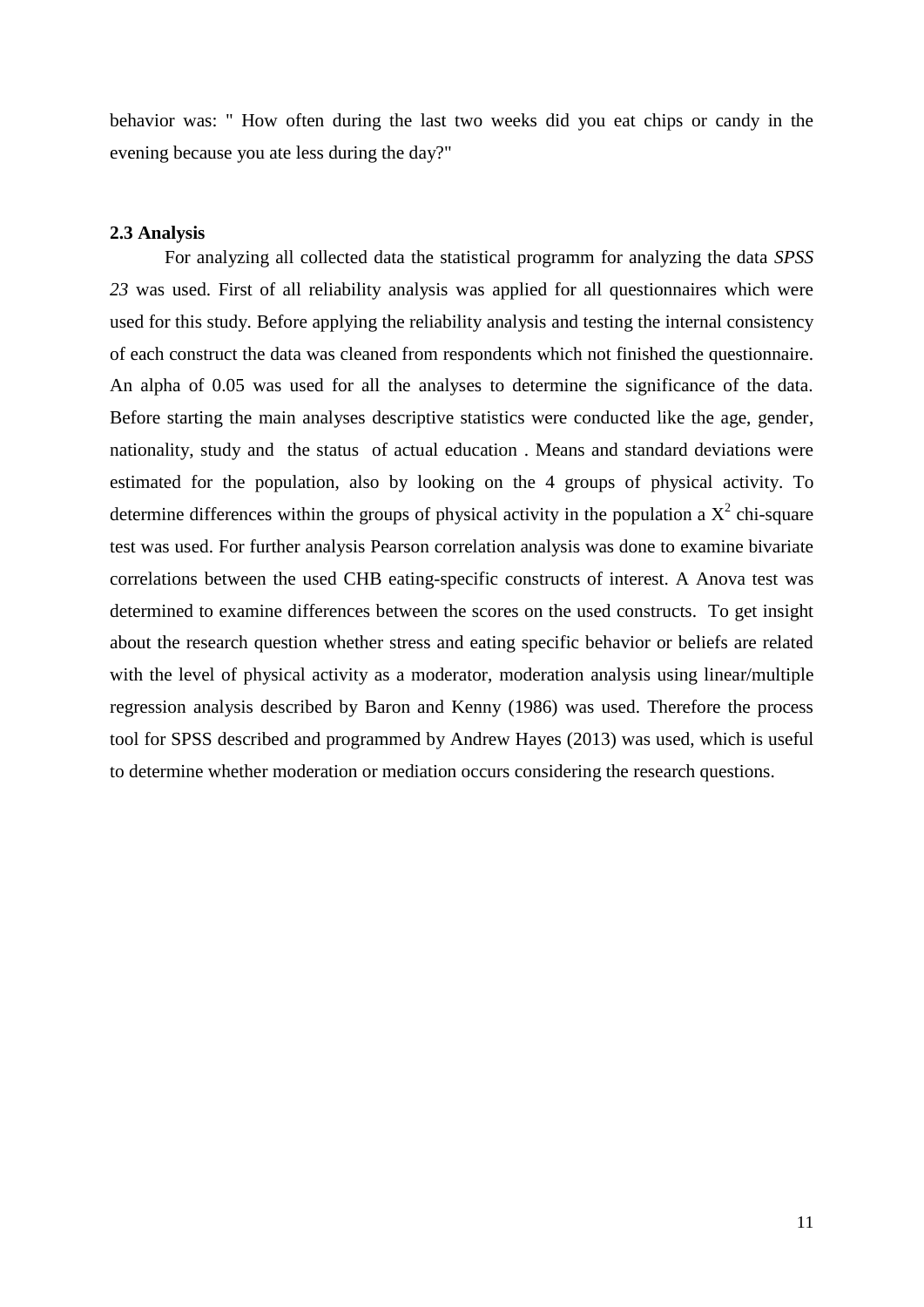#### **3. Results**

#### <span id="page-12-1"></span><span id="page-12-0"></span>**3.1 Descriptive Statistics**

Table 1 gives an overview of the reliability of each construct used for this study. The results are shown for Exhaustion (RESTQ-5), the perceived stress scale (PSS), the Compensatory Health Beliefs Scale-DLV (CHB-DLV), the CHB eating-specific beliefs scale and the CHB eating-specific behavior scale. All constructs had a sufficiently high internal consistency.

| Construct                    | Cronbach's Alpha $(\alpha)$ |
|------------------------------|-----------------------------|
|                              |                             |
| CHB eating-specific beliefs  | .81                         |
| CHB eating-specific behavior | .86                         |
| <b>General CHBs CHB-DLV</b>  | .70                         |
| Perceived Stress (PSS)       | .86                         |
| Exhaustion (RESTQ-5)         | .74                         |
|                              |                             |

Table 1. Reliability analysis of the used constructs

For determining the distribution of the participants and how physically active participants are the answers were coded and distributed into 4 categories by applying the IPAQ scoring protocol. The target group of this study is supposed to be athletes being physically active at a very high level. Therefore a total MET score was calculated. The IPAQ prescribes 3 Categories of the MET scores: low physical activity, moderate physical activity and high physical activity. For this study a fourth category was added to examine the target group, which are described as athletes. In total  $n= 275$  respondents took part of this survey whereas 195 finished it completely, which is a dropout nearly 29%. Table 2 gives an overview over statistics and demographics of the participants. After applying the proposed categorical scores by the scoring protocol results showed that 6.7% of the participants ( $N= 13$ ) are physically inactive or at a low level physically active. In the next category 8.7% ( $N=17$ ) are moderately physical active, whereas the majority of 61.5% (N=120) are physically active at a high level. The last category which is set for athletes who are physically active at a very high level is surprisingly the second largest sample with 23.1 % (N=45). This distribution shows that the intention to reach the target group (athletes) performing on a higher level than the scoring protocol prescribes worked out well. The following analysis was made for the whole sample and including the target group athletes. At first the descriptive statistics are conducted for the whole Sample including athletes being highly physically active. To be part of the study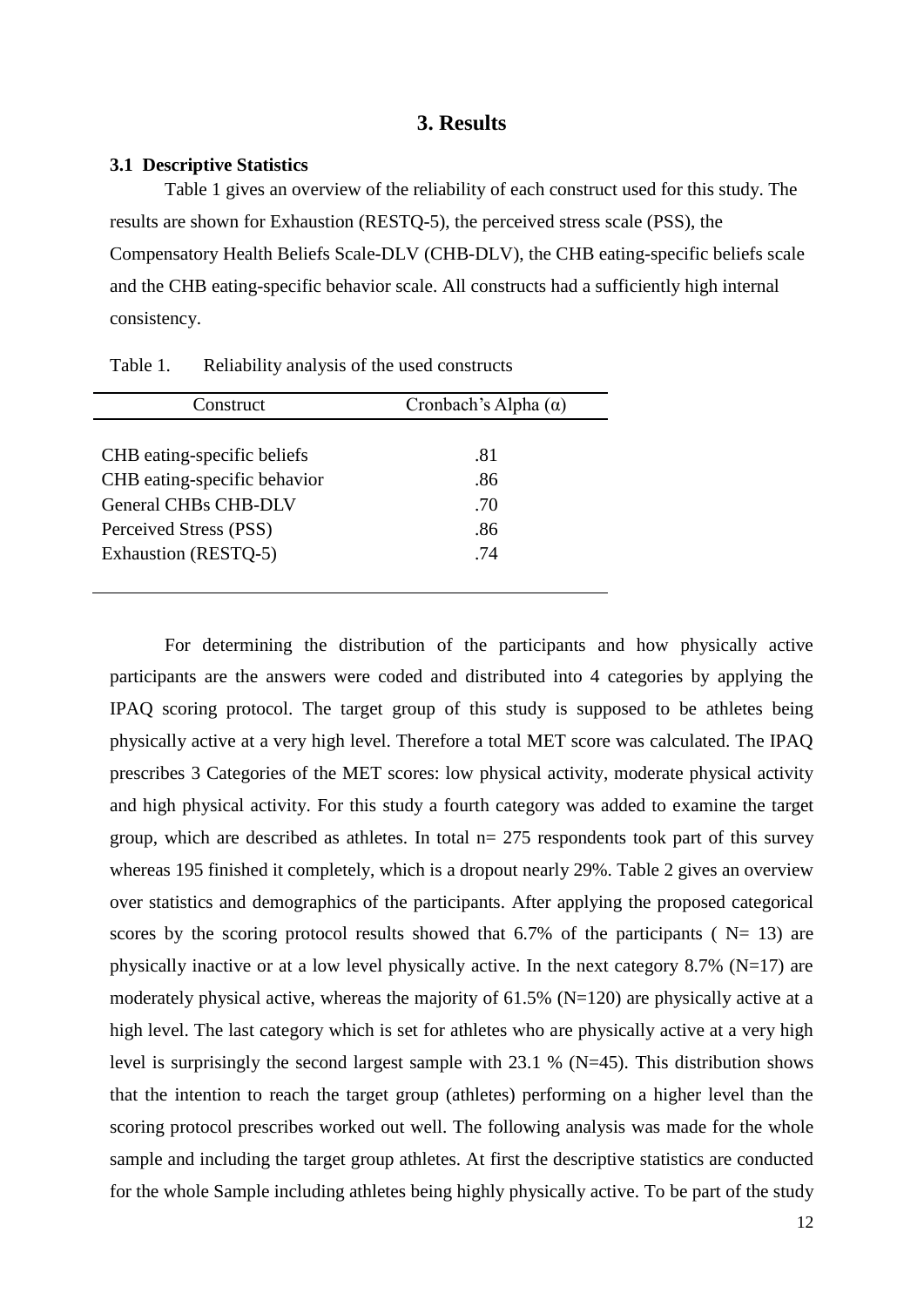every respondent had to finish the online survey completely.

|                   |                           | $\mathbf n$    | Percentage (%) |
|-------------------|---------------------------|----------------|----------------|
| Gender            | Male                      | 81             | 41.5           |
|                   | Female                    | 114            | 58.5           |
| Age               | mean (standard deviation) | 22,62          | (4.90)         |
| Nationality       | Netherlands               | 141            | 72.3           |
|                   | German                    | 53             | 27.2           |
|                   | Other                     | 1              | 0.5            |
| Study             | Psychologie               | 73             | 37.4           |
|                   | Sportopleiding Hogeschool | 34             | 17.4           |
|                   | Windesheim                |                |                |
|                   | Other                     | 88             | 45.1           |
| Actual education  | <b>VMBO</b>               | 1              | 0.5            |
|                   | HAVO, Gymnasium           | 30             | 15.4           |
|                   | <b>MBO</b>                | $\overline{2}$ | 1.0            |
|                   | <b>HBO</b>                | 50             | 25.6           |
|                   | <b>WO</b>                 | 109            | 55.9           |
|                   | no education              | 3              | 1.5            |
| Physically active | Low                       | 13             | 6.7            |
|                   | Moderate                  | 17             | 8.7            |
|                   | High                      | 120            | 61.5           |
|                   | Very High                 | 45             | 23.1           |
|                   |                           |                |                |

*Table 2.* Descriptive Statistics and Demographics from 195 respondents.

The following Table 3 presents the means and standard deviations of the used constructs and questionnaires for 195 respondents. The 195 respondents are subdivided into the different levels of physical activity. By this results for the 45 athletes are presented, too. Thus athletes could also be compared to low, moderate and high level of physical activity within 150 respondents who are less physically active than the group of 45 athletes. It was found that people who are moderate physically active had the highest perceived stress scores. In contrast people who are physically active at very high levels had the lowest scores on the stress scale, which is a first indication against the assumption that very high levels could lead to higher perceived stress levels. Surprisingly 45 athletes had lower scores on exhaustion, whereas the three lower levels of physical activity showed higher scores on exhaustion. This means that athletes are less exhausted than people who are physically active on lower levels than athletes. In general the results showed that the higher the level of physical activity the lower the scores are on each measured construct. The scores on General CHBs (CHB-DLV),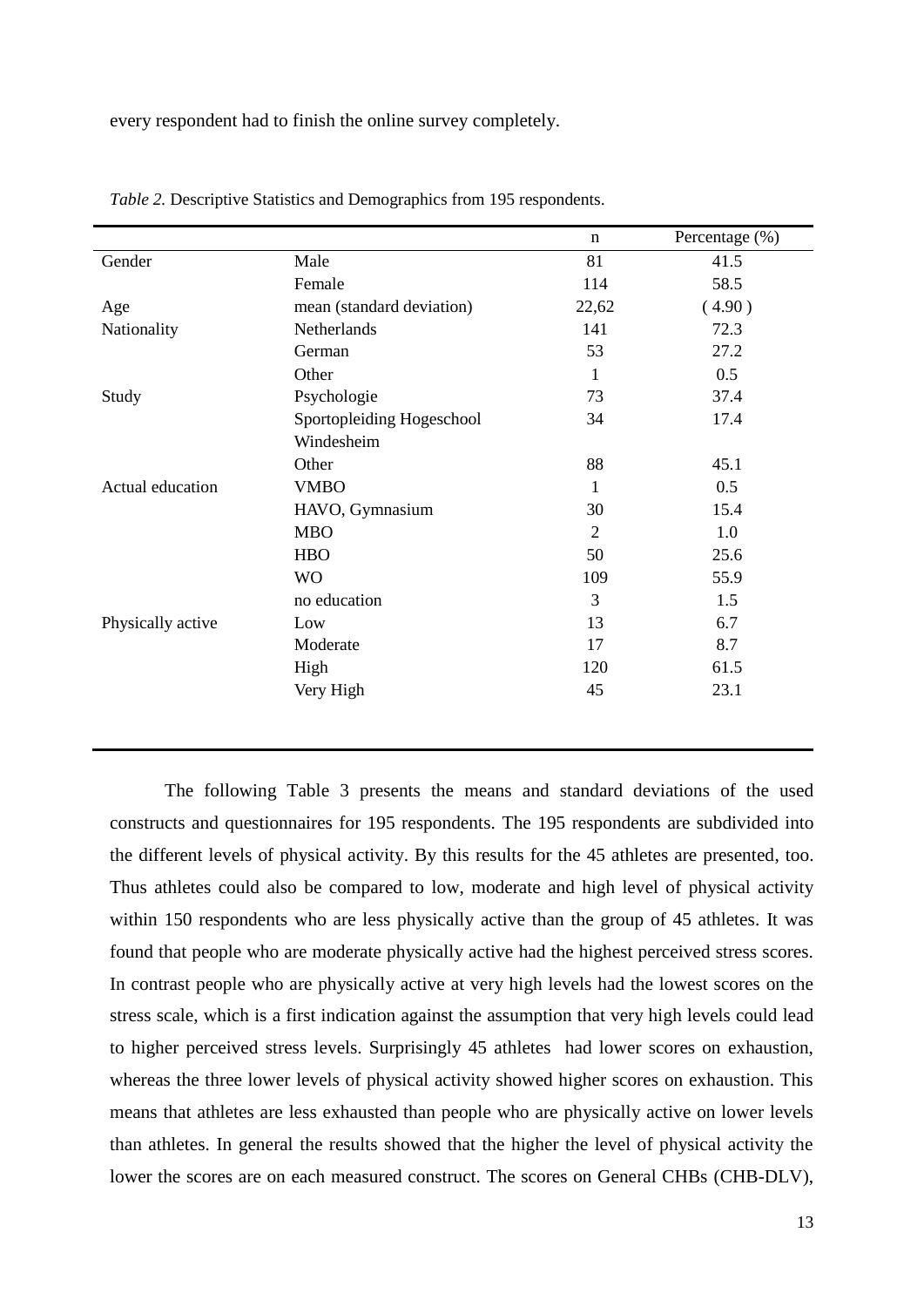CHB eating-specific beliefs and CHB eating-specific behavior are the lowest for people being physically active at very high levels. The highest scores on the CHB construct were reached by people who where physical active at low and moderate levels. This means that people who are low and moderate physically active are showing more CHBs than people performing at high or very high levels of physical activity.

To examine possible significant differences on the different constructs a Anova test was determined by the univariate analysis of variance which includes tests of between-subject effects. There was a significant difference found for perceived stress at the  $p < 01$  level for the four levels of physical activity  $[F(3,191) = 9.77$ ,  $p < .01$ ). This means that the scores calculated on perceived stress are different within and among the population and thus also among the 4 physical activity levels. One marginally not significant finding was determined for Exhaustion of which scores tend to differ  $[F(3,191) = 2.28$ , =.08)]. For all the other construct no significant differences and tendencies are determined.

|                                  |                 |           | low physical      |           | moderate physical |           | High physical |                    | Very high physical |                   |  |
|----------------------------------|-----------------|-----------|-------------------|-----------|-------------------|-----------|---------------|--------------------|--------------------|-------------------|--|
|                                  | Total $(N=195)$ |           | activity $(N=13)$ |           | activity $(N=17)$ |           |               | activity $(N=120)$ |                    | activity $(N=45)$ |  |
|                                  | M               | <b>SD</b> | M                 | <b>SD</b> | M                 | <b>SD</b> | М             | <b>SD</b>          | M                  | <b>SD</b>         |  |
| Exhaustion                       | 13.23           | 4.92      | 16.38             | 7.05      | 13.76             | 5.26      | 13.10         | 4.98               | 12.47              | 3.48              |  |
| <b>Perceived Stress</b>          | 26.12           | 6.55      | 26.62             | 4.87      | 32.47             | 5.35      | 26.30         | 6.28               | 23.09              | 6.36              |  |
| <b>CHB-DLV</b>                   | 39.76           | 7.08      | 40.85             | 6.26      | 41.06             | 8.14      | 39.49         | 6.94               | 39.67              | 7.39              |  |
| CHB eating-<br>specific beliefs  | 23.38           | 6.83      | 24.62             | 7.54      | 26.00             | 9.23      | 23.38         | 6.54               | 22.04              | 6.23              |  |
| CHB eating-<br>specific behavior | 13.75           | 4.61      | 13.46             | 4.65      | 14.65             | 5.30      | 13.98         | 4.64               | 12.87              | 4.24              |  |
| Physical activity<br>(MET)       | 4996.74         | 4923.30   | 113.12            | 206.25    | 1054.56           | 242.31    | 3579.77       | 1307.21            | 11675.42           | 617.21            |  |

*Table 3.* Descriptive Statistics from 195 respondents being physically active at different levels

#### <span id="page-14-0"></span>**3.2 Fruit and vegetables consumption**

To compare the different physical activity (PA) groups whether they meet the norm of eating 200 grams of vegetables or fruits there are Pie Charts represented in the following figures 1-4. Most of the athletes  $53,33\%$  (N= 24) reported that they are consuming almost every day 200 grams fruit or vegetables. The second largest group 24,44 % ( $N = 11$ ) are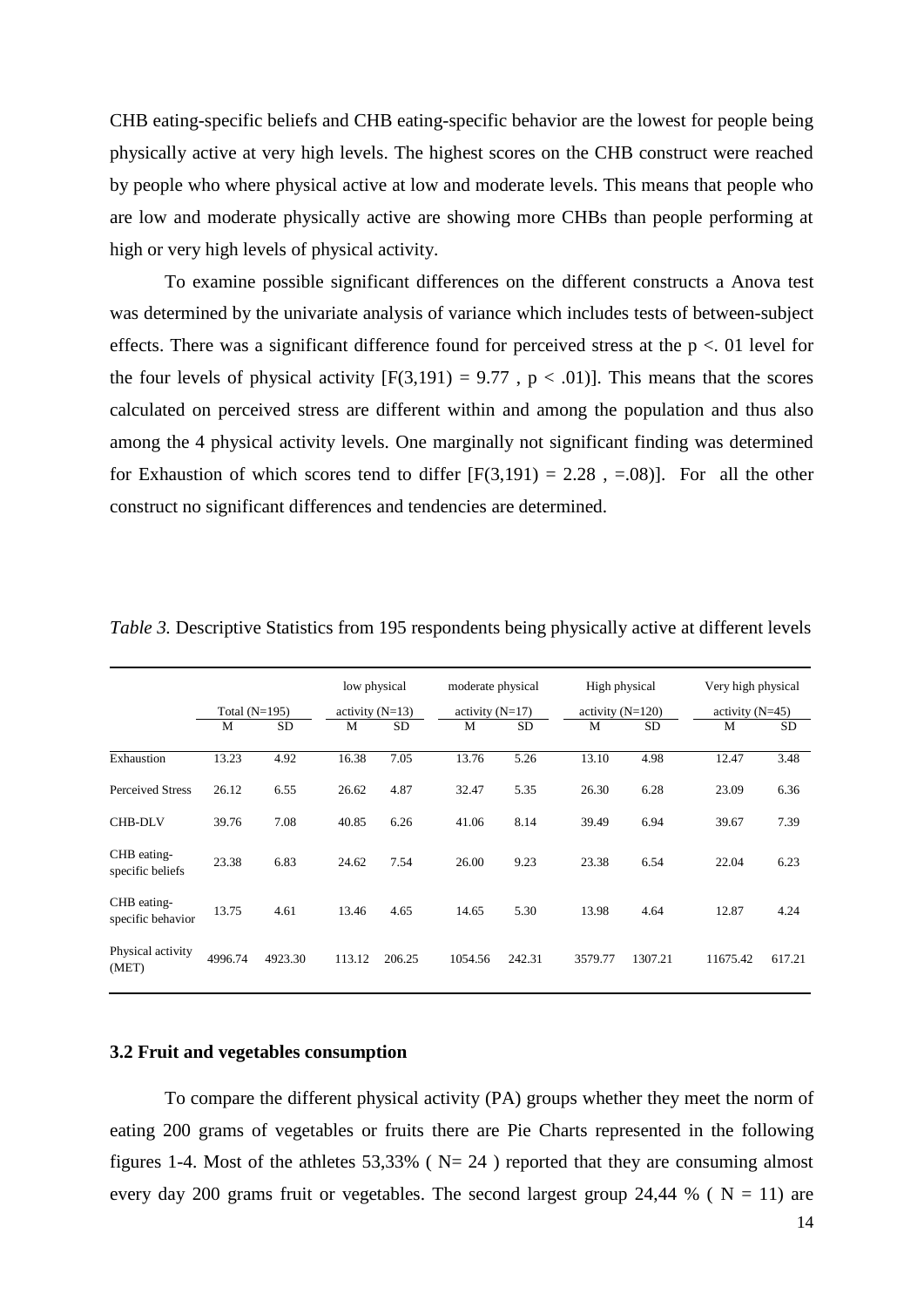consuming this amount of fruits and vegetables every day. At least the largest groups 17,8 % (  $N = 8$ ) and 4,4% ( $N=2$ ) reported more than never or never eating fruits or vegetables. Summing up the majority is consuming fruits and vegetables almost every day or every day 77,7% (N = 35). Furthermore a Pearson  $X^2$  chi-square test was used to determine whether the different physical activity (PA) groups are delivering significant differences concerning meeting the norm of eating 200 grams of vegetables or fruits. Results showed that the norm of eating fruits or vegetables are not equally distributed among the PA groups ( $X^2 = 17.60$ , N= 195,  $p < .0.05$ ).



#### <span id="page-15-0"></span>**3.3 Correlation analysis**

For knowing whether CHB eating specific behavior and CHB eating specific beliefs are correlated a Pearson correlation analysis was conducted for the whole sample of 195 respondents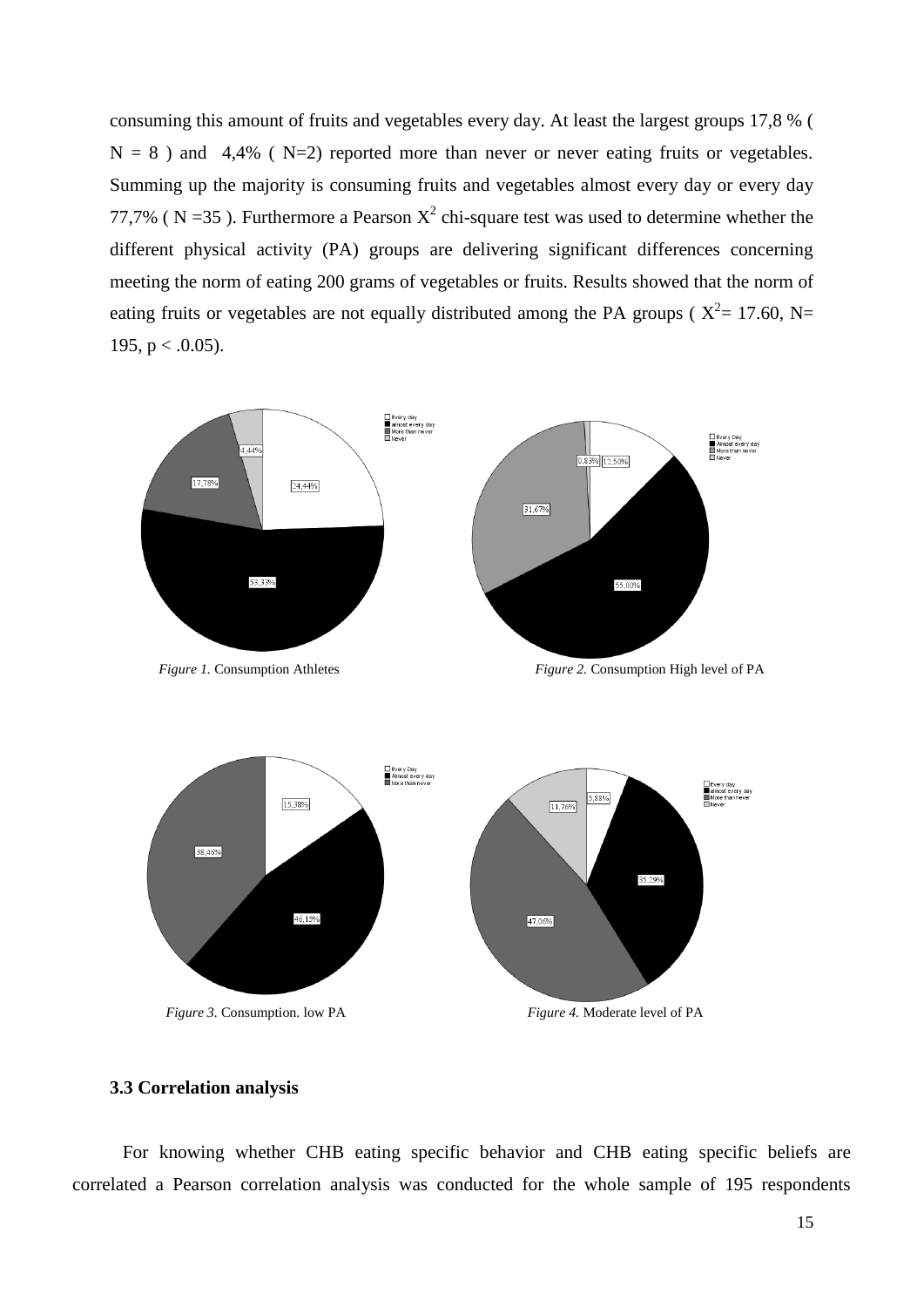including all levels of being physically active. Table 4 shows as expected a strong correlation between the CHB eating specific behavior and the CHB eating specific beliefs ( $r = .57$ ,  $p < 0.01$ ). That means that the beliefs and the behavior correlated positively with each other. In other words the CHB eating specific belief is consistent with the CHB eating specific behavior and people who are scoring high on eating specific beliefs are also scoring high on eating specific behavior. Also general CHB's ( CHB-DLV) had a moderate positive relationship with CHB eating-specific behavior ( $r = .45$ ,  $p < 0.01$ ) and eating specific beliefs ( $r = .58$ ,  $p < 0.01$ ). Moreover being exhausted regarding doing sport has a positive relation with CHB eating-specific behavior, but surprisingly it is not correlating with general CHB's ( r  $= .13$ ,  $p = .06$ ) and CHB eating specific beliefs. Physical activity is moderate negatively correlated with CHB eating specific behavior and CHB eating-specific beliefs. That means that people who are more physically active score lower on CHB eating-specific behavior and CHB eating-specific beliefs which is a first indication against hypothesis (1). A high level of being physically active is negatively correlated with perceived stress, which is also a indication against the assumption that a high level of being physically active could lead to a higher level of perceived stress. As expected the Level of perceived stress and exhaustion is correlating positive and significant ( $r = .18$ ,  $p \le 0.05$ ).

|                |                                  |          | $\mathcal{D}_{\mathcal{L}}$ | 3        | 4        | 5 |
|----------------|----------------------------------|----------|-----------------------------|----------|----------|---|
|                | Exhaustion                       |          |                             |          |          |   |
| $\overline{2}$ | <b>Perceived Stress</b><br>(PSS) | $.18*$   |                             |          |          |   |
| 3              | <b>General CHBs</b><br>(CHB-DLV) | .12      | .09                         |          |          |   |
| 4              | CHB eating-<br>specific beliefs  | .13      | .13                         | $.58***$ |          |   |
| 5              | CHB eating-<br>specific behavior | $.26***$ | .16                         | $.45***$ | $.58***$ |   |
| 6              | Physical activity                | $-.09$   | $-.28$ <sup>**</sup>        | $-.04$   |          |   |

Table 4 . *Correlations between the variables and constructs with 195 respondents*

\*.P< .05 Correlation is significant at the 0.05 level (2-tailed).

\*\*. P <.01 Correlation is significant at the 0.01 level (2-tailed).

The next table 5 represents the correlations between the variables and constructs for 45 athletes performing their sport by being physical active at a high level. The Pearson correlation analysis shows different significant results. The level of Stress has a moderate but significant positive relation to General CHBs (CHB-DLV) ( $r = .35$ ,  $p = 0.18$ ). In contrast the measurement with 195 respondents being physically active at different levels shows no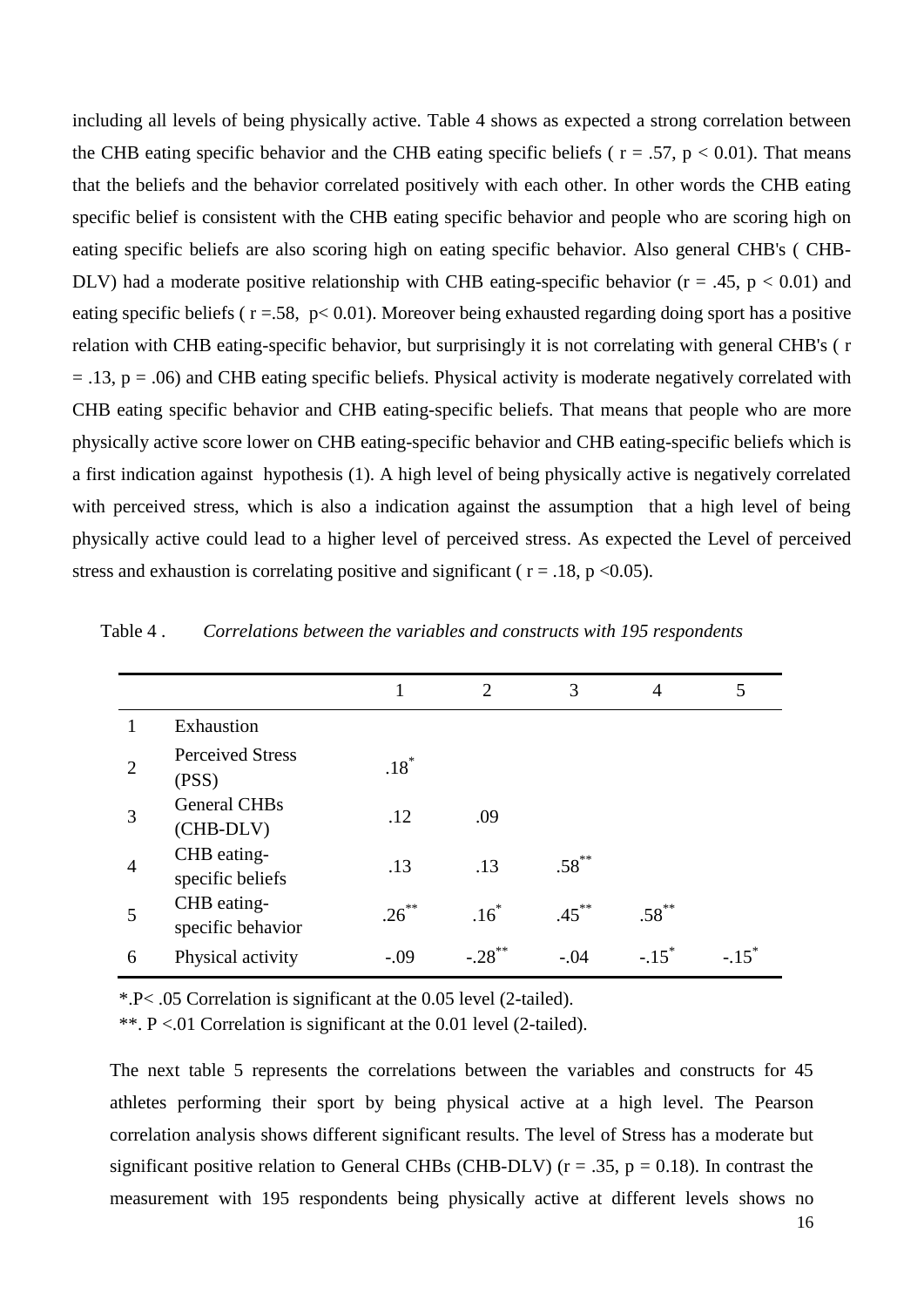significant results for the relation between the level of stress and General CHBs (CHB-DLV)  $(r = .09, p = 0.21)$ . There is a positive relation between perceived stress (PSS) and CHB eating- specific beliefs ( $r = .39$ ,  $p < 0.01$ ) but based on that result there is surprisingly not a correlation found between the level of stress and CHB eating specific behavior ( $r = 20$ ,  $p =$ 0.18 ). As expected there is strong correlation between the CHB eating-specific beliefs and the CHB eating-specific behavior ( $r = .53$ ,  $p < 0.01$ ), which is in line with the results for 195 respondents. Against the expectation physical activity did not correlate positively with CHB eating-specific behavior ( $r = -.25$ ,  $p = 0.09$ ) and CHB eating-specific beliefs ( $r = -.12$ ,  $p =$ 0.45). Moreover high level of physical activity is not related to General CHBs (CHB-DLV) (r  $= .00$ ,  $p = 0.98$ ). A High level of exhaustion is related to more CHB eating-specific behavior (  $r = .30$ ,  $p < .05$ ) but not to CHB eating-specific beliefs ( $r = .06$ ,  $p = .68$ ).

The results for the first correlation analysis with 195 respondents are in line with the results for the excluded 45 athletes regarding to the correlation of physical activity and the level of stress. It shows a negative but not significant relation between physical activity and the level of stress ( $r = -.14$ ,  $p = .36$ ). For both sample/population sizes this relation is negative and for the first analysis with 195 respondents it is a highly significant negative relation ( $r = -$ .28,  $p < .01$ ), represented in table 4. The outstanding finding within 45 athletes was, that CHB eating-specific beliefs are strongly related to perceived stress. However CHB eating-specific behavior is not related to perceived stress.

|                |                                  |                  | $\mathfrak{D}$ | 3                   | 4                   | 5   |
|----------------|----------------------------------|------------------|----------------|---------------------|---------------------|-----|
|                | Exhaustion                       |                  |                |                     |                     |     |
| $\overline{2}$ | <b>Perceived Stress</b><br>(PSS) | .15              |                |                     |                     |     |
| 3              | <b>General CHBs</b><br>(CHB-DLV) | .17              | $.35*$         |                     |                     |     |
| $\overline{4}$ | CHB eating-<br>specific Beliefs  | .06              | $.39^{**}$     | $.47$ <sup>**</sup> |                     |     |
| 5              | CHB eating-<br>specific behavior | .30 <sup>°</sup> | .20            | $.48***$            | $.53$ <sup>**</sup> |     |
| 6              | Physical activity                | -.04             | - 14           | .00                 | .11                 | .25 |

Table 5. *Correlations between the variables and constructs with 45 athletes*

\*.P< .05 Correlation is significant at the 0.05 level (2-tailed).

\*\*. P <.01 Correlation is significant at the 0.01 level (2-tailed).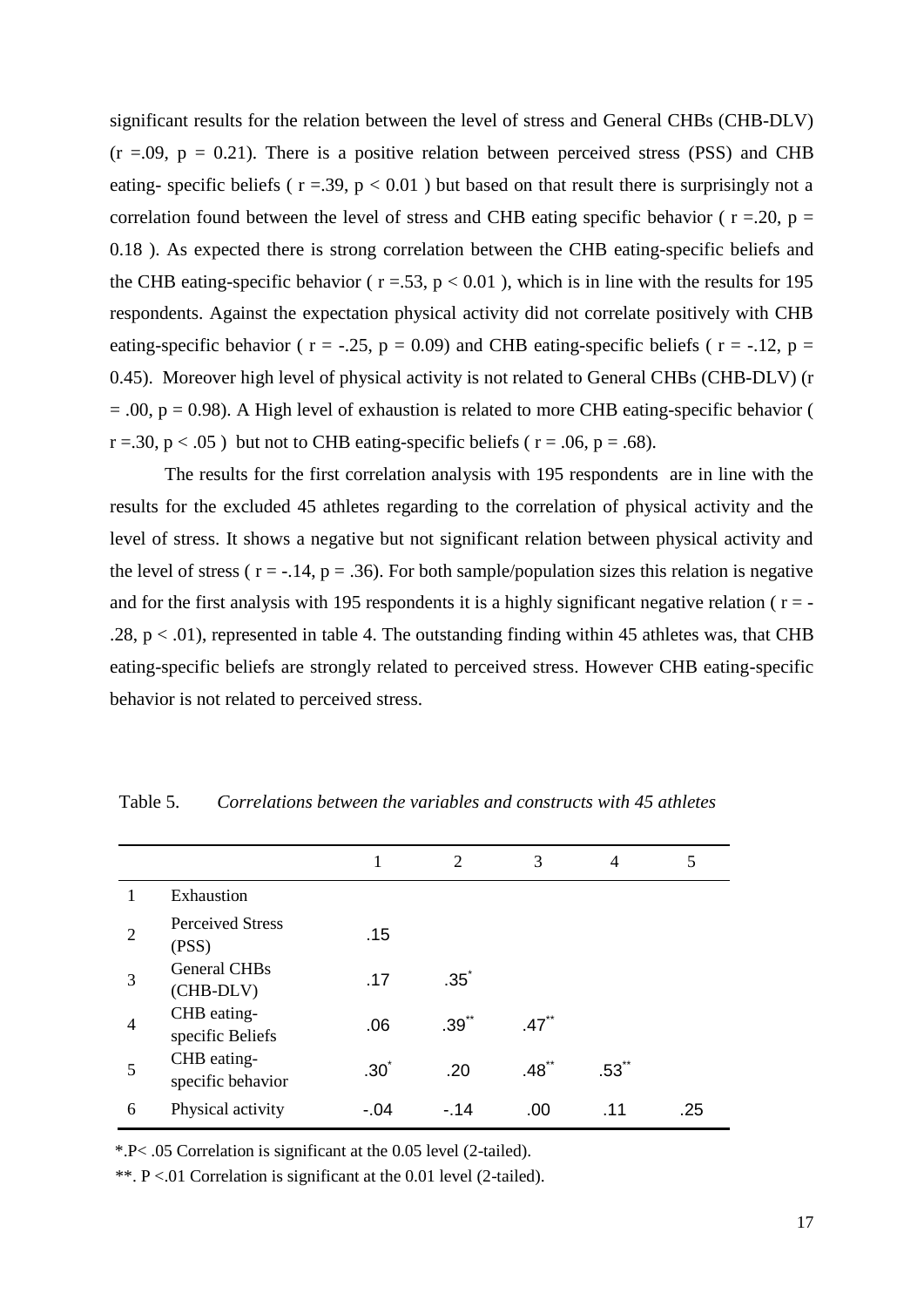#### <span id="page-18-0"></span>**3.4 Mediator Analysis**

It was assumed that that perceived stress or exhaustion could function as a mediator between the relation of physical activity the three CHB constructs. To test the first hypothesis (1) The level of physical activity has an effect on the level of perceived stress and the CHBs constructs with the level of perceived stress or Exhaustion as a mediator, a mediation analysis was conducted by using the process tool as described by Andrew Hayes (2013). Therefore the continuous MET scores have been used concerning the independent variable physical activity. The hypothesis could not be confirmed. Neither Perceived stress nor Exhaustion functioned as a mediator between physical activity and the three CHB constructs. All models which were tested are presented in table 6. For determining if complete mediation exists the sobel test was used. The scores from the sobel test are also presented in table 6. However it was found that physical activity had a significant direct and negative effect on perceived stress, which means that high levels of PA are associated with lower scores on perceived stress. In addition it was found that exhaustion had a highly significant effect on CHB eating-specific behavior but surprisingly not significantly on CHB eating-specific beliefs. Based on that findings further analysis was conducted testing whether physical activity is mediating the relationship between perceived stress or Exhaustion and the three CHB constructs. First of all it was found that perceived stress had an effect on physical activity ( $\beta = -0.030$  p = .00). Perceived stress also had a significant effect on CHB eating specific behavior ( $\beta = .010$ ,  $p < .05$ ). Results from all models with physical activity as a mediator showed that there was also no mediation effect of physical activity found.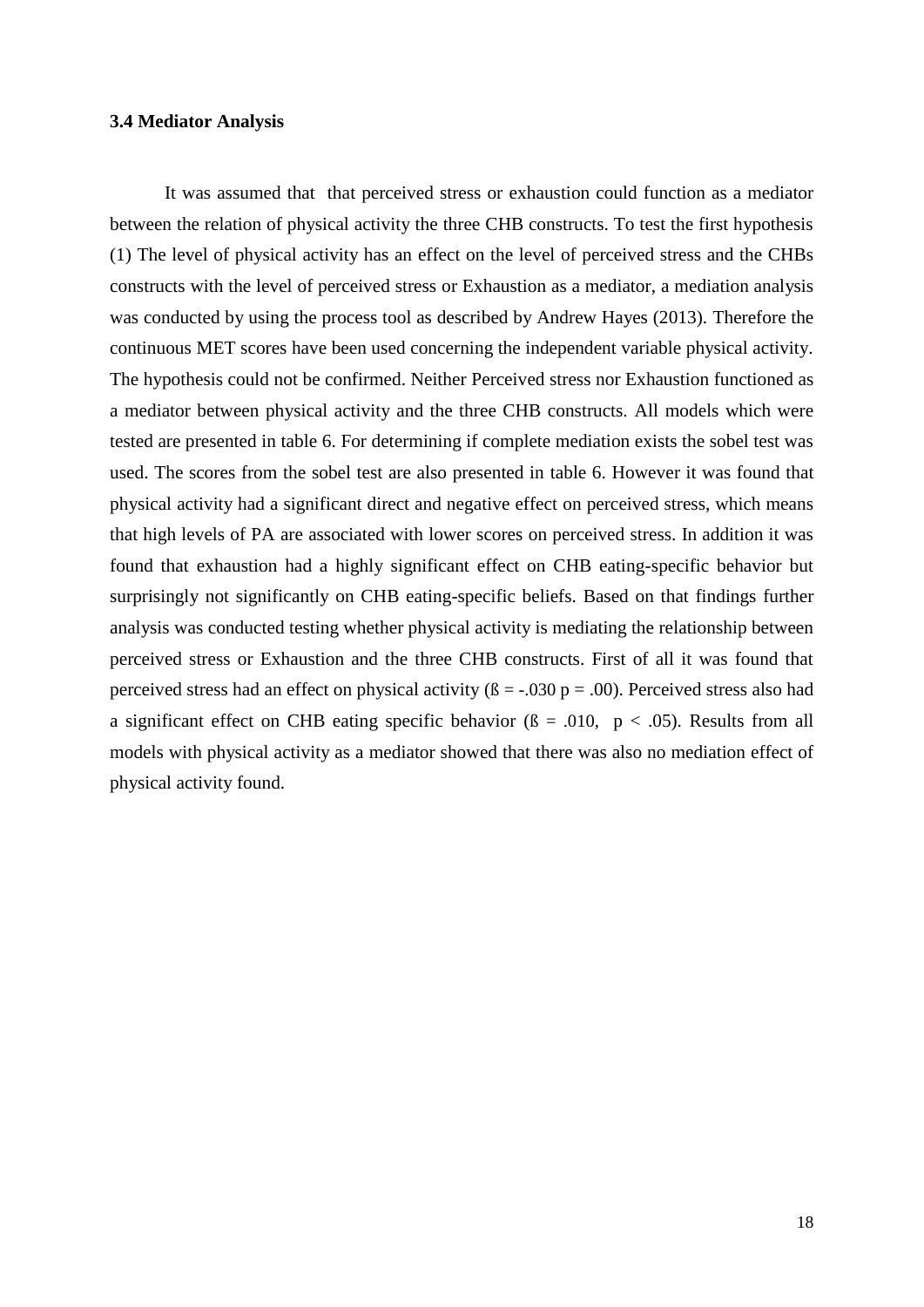| Model                                                                                              | Dependent                    | Independent                                   | B       | $SE_{B}$ | T(z)      | p   |
|----------------------------------------------------------------------------------------------------|------------------------------|-----------------------------------------------|---------|----------|-----------|-----|
| 1a                                                                                                 | Perceived stress (PSS)       | Physical activity                             | $.00**$ | .00.     | $-3.97$   | .00 |
| 1 <sub>b</sub>                                                                                     | General CHBs (CHB-DLV)       | Physical activity                             | .00     | .00      | $-0.25$   | .80 |
|                                                                                                    |                              | <b>PSS</b>                                    | .09     | .08      | 1.14      | .26 |
|                                                                                                    |                              | Physical activity * PSS <sup>+</sup>          | .00.    | .00      | $(-1.06)$ | .29 |
| 2a                                                                                                 | Perceived stress (PSS)       | Physical activity                             | $.00**$ | .00      | $-3.97$   | .00 |
| 2 <sub>b</sub>                                                                                     | CHB eating-specific beliefs  | Physical activity                             | .00.    | .00.     | $-1.6$    | .11 |
|                                                                                                    |                              | <b>PSS</b>                                    | .10     | .78      | 1.35      | .17 |
|                                                                                                    |                              | Physical activity $*$ PSS <sup>+</sup>        | .00     | .00      | $(-1.25)$ | .22 |
| 3a                                                                                                 | Perceived stress (PSS)       | Physical activity                             | $.00**$ | .00      | $-3.97$   | .00 |
| 3c                                                                                                 | CHB eating-specific behavior | Physical activity                             | .00     | .00      | $-1.50$   | .13 |
|                                                                                                    |                              | <b>PSS</b>                                    | .09     | .05      | 1.76      | .08 |
|                                                                                                    |                              | Physical activity $*$ PSS <sup>+</sup>        | .00     | .00      | $(-1.57)$ | .12 |
| 4a                                                                                                 | Exhaustion                   | Physical activity                             | .00     | .00      | $-1.24$   | .21 |
| 4b                                                                                                 | General CHBs (CHB-DLV)       | Physical activity                             | .00     | .00      | $-.44$    | .65 |
|                                                                                                    |                              | Exhaustion                                    | .17     | .10      | 1.6       | .10 |
|                                                                                                    |                              | Physical activity * Exhaustion +              | .00     | .00.     | $(-.89)$  | .37 |
| 5a                                                                                                 | Exhaustion                   | Physical activity                             | .00.    | .00.     | $-1.24$   | .21 |
| 5b                                                                                                 | CHB eating-specific beliefs  | Physical activity                             | .00     | .00.     | $-1.90$   | .06 |
|                                                                                                    |                              | Exhaustion                                    | .17     | .09      | 1.7       | .08 |
|                                                                                                    |                              | Physical activity * Exhaustion +              | .00     | .00      | $(-.90)$  | .36 |
| 6a                                                                                                 | Exhaustion                   | Physical activity                             | .00     | .00      | $-1.24$   | .21 |
| 6b                                                                                                 | CHB eating-specific behavior | Physical activity                             | .00     | .00      | $-1.79$   | .07 |
|                                                                                                    |                              | Exhaustion                                    | $.23**$ | .06      | 3.57      | .00 |
|                                                                                                    |                              | Physical activity $*$ Exhaustion <sup>+</sup> | .00     | .00      | $(-1.13)$ | .26 |
| **<br>$n \times 01$ <sup>+</sup> Intersection offect determined by Sobol text (x you)<br>$\sim 05$ |                              |                                               |         |          |           |     |

*Table 6.* Mediator analyses for each stated model of 195 respondents

 $p < .05$ , \*\*  $p < .01$ , + Interaction effect determined by Sobel-test, (z-value)

#### <span id="page-19-0"></span>**3.5 Moderation analysis**

To test whether physical activity is a moderator between Exhaustion or Stress and the three different dependent variables: general CHB's, CHB eating-specific beliefs or CHB eating-specific behavior a moderation analysis was conducted including the whole sample size of 195 respondents being physically active at a low, moderate and high level . For all the moderation analyses the process tool described by Hayes (2013) was used. The categorical scores concerning physical activity were used as the moderator. All moderation models which were tested on 195 respondents are represented in table 7.

The analysis on 195 respondents presented in table 7 testing moderation of physical activity between stress, exhaustion and the three CHB constructs delivered no significant findings concerning whether moderation occurs. All models tested were not significant.

However a significant relation was found between perceived stress and CHB eatingspecific behavior. Furthermore Exhaustion and General CHB's (CHB-DLV) are related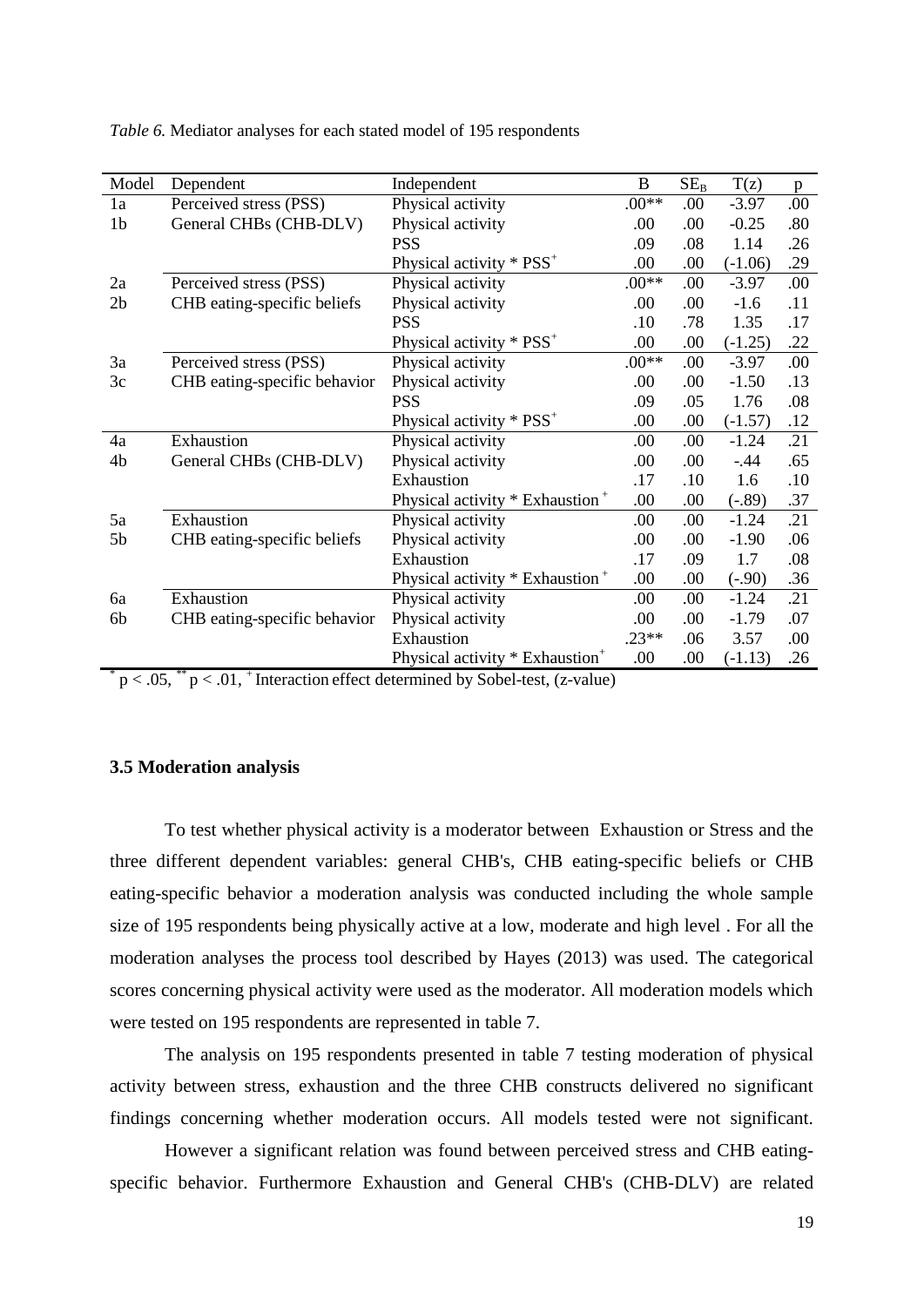significantly. The analysis also delivered a significant positive relation between Exhaustion and CHB eating-specific behavior. One model showed that physical activity marginally tends to moderate the relation between Exhaustion and general CHB's ( CHB-DLV), this finding was not significant.

Thus the moderation analysis discovers that physical activity does not moderate the relation between perceived stress or exhaustion and CHB eating specific beliefs or CHB eating specific behavior. The moderation analysis concerning athletes showed that physical activity is negatively but not significantly related to all CHB constructs. This is a indication that people performing at higher levels of physical activity are showing less General CHBs, CHB eating-specific beliefs and CHB eating-specific behavior.

| Model          |                        | $\bf{B}$ | SE <sub>B</sub> | t       | p   |
|----------------|------------------------|----------|-----------------|---------|-----|
| $\overline{7}$ | Physical Activity (PA) | $-0.30$  | 0.69            | $-0.43$ | .67 |
|                | Perceived Stress (PSS) | 0.08     | 0.08            | 1.01    | .31 |
|                | PA*PSS                 | 0.14     | 0.11            | 1.29    | .20 |
|                |                        | $R^2$    | $\overline{F}$  | df      | p   |
|                |                        | 0.02     | 1.14            | 3;191   | .33 |
| 8              | Physical Activity (PA) | $-17$    | .45             | $-.39$  | .69 |
|                | Perceived Stress (PSS) | $.10*$   | .05             | 2.07    | .04 |
|                | PA*PSS                 | $-.01$   | .07             | .83     | .83 |
|                |                        | $R^2$    | $\mathbf{F}$    | df      | p   |
|                |                        | 0.27     | 1.7             | 3; 191  | .15 |
| 9              | Physical Activity (PA) | $-.97$   | .66             | $-1.48$ | .14 |
|                | Perceived Stress (PSS) | .10      | .07             | 1.33    | .18 |
|                | PA*PSS                 | .12      | .10             | 1.13    | .26 |
|                |                        | $R^2$    | $\mathbf{F}$    | df      | p   |
|                |                        | .03      | 2.28            | 3;191   | .08 |
| 10             | Physical Activity (PA) | $-.48$   | .68             | $-71$   | .48 |
|                | Exhaustion             | $.22*$   | .10             | 2.03    | .04 |
|                | PA*Exhaustion          | .20      | .12             | 1.60    | .09 |
|                |                        | $R^2$    | $\mathbf F$     | df      | p   |
|                |                        | .03      | 1.94            | 3;191   | .12 |
| 11             | Physical Activity (PA) | $-0.26$  | .43             | $-.62$  | .54 |
|                | Exhaustion             | $.26**$  | 0.07            | 3.89    | .00 |
|                | PA*Exhaustion          | .11      | .07             | 1.50    | .12 |
|                |                        | $R^2$    | $\overline{F}$  | df      | p   |
|                |                        | $.07**$  | 5.43            | 3;191   | .00 |
| 12             | Physical Activity (PA) | $-1.07$  | .65             | $-1.64$ | .10 |
|                | Exhaustion             | .17      | .10             | 1.64    | .10 |
|                | PA*Exhaustion          | .05      | .11             | .44     | .66 |
|                |                        | $R^2$    | $\mathbf{F}$    | df      | p   |
|                |                        | .17      | 2.09            | 3:191   | .10 |

Table 7. Moderation analyses for each stated model of 195 respondents

\*  $p < .05$  significant at the 0.05 level, \*\*  $p < .01$  significant at the 0.01 level, Outcome variables per moderation model: 7= General CHBs, 8= CHB eating-specific behavior, 9=CHB eating-specific beliefs, 10= General CHBs, 11= CHB eating-specific behavior,  $12 =$  CHB eating-specific beliefs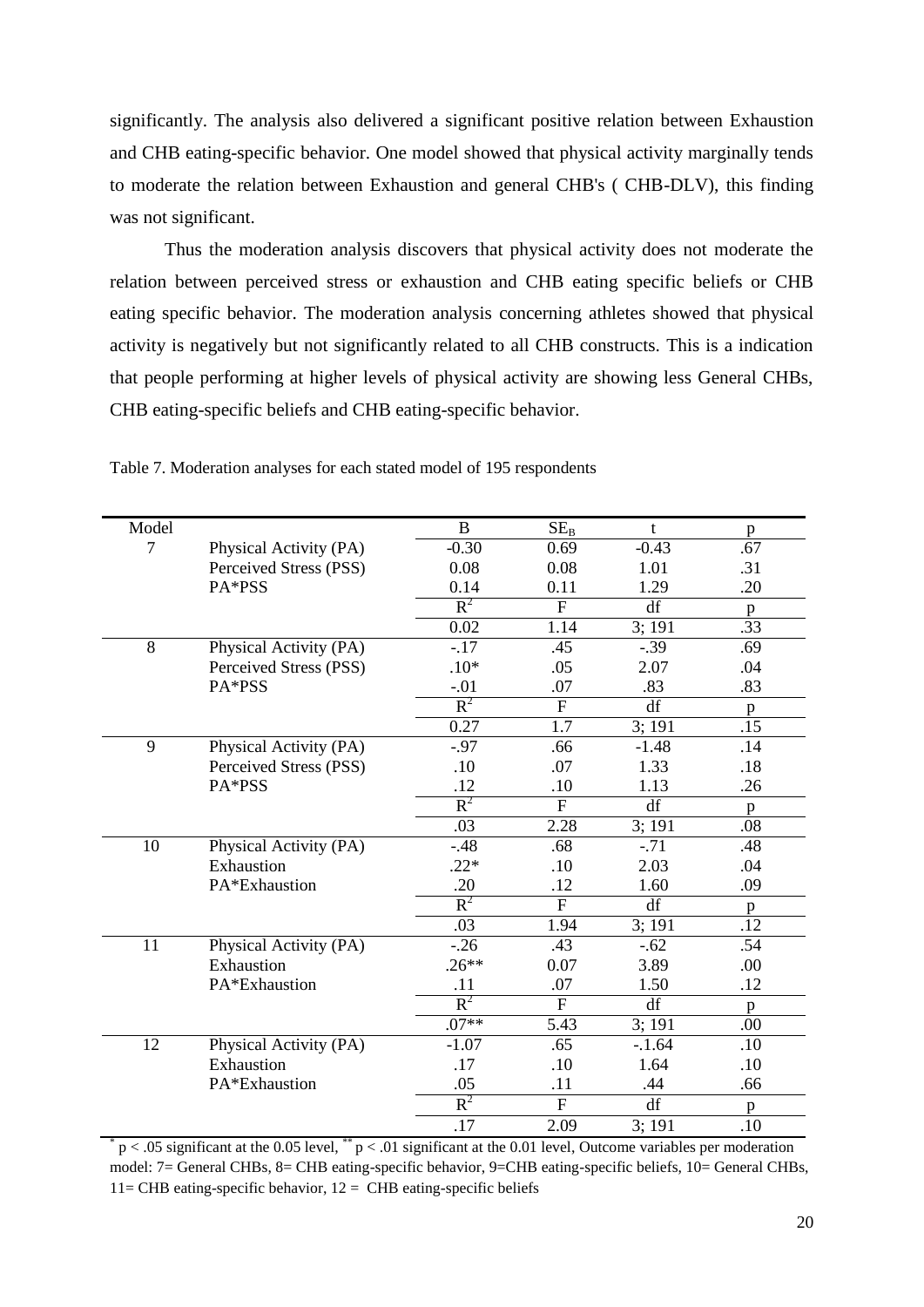## **4. Discussion**

<span id="page-21-0"></span>This study investigates the relationship between physical activity, the level of stress, exhaustion and general CHB's, CHB eating-specific behavior and CHB eating-specific beliefs. The results of the bivariate relations delivered significant relations between stress and CHB eating-specific behavior or beliefs. Additionally exhaustion through training is positively and significantly related to perceived stress and also related to CHB eating-specific behavior, but surprisingly not significantly to CHB eating-specific beliefs. Though there is a strong relation found between CHB eating specific behavior and beliefs, but somehow the two constructs are different related to Exhaustion. This means that people who are more exhausted are holding CHB eating-specific behavior but their belief about eating-specific CHB is different from how they actually perform.

No significant results were found considering the stated mediation model, which represents the first hypothesis and the second hypothesis that the level of physical activity has an effect on the level of perceived stress or the level of exhaustion and CHB's with the level of perceived stress or Exhaustion as a mediator.

Regarding to the third hypothesis, if physical activity is a moderator between stress or exhaustion and the three CHB constructs, no moderation model was moderately significant. Combinations with CHB eating-specific behavior or CHB eating-specific beliefs were not significant and delivered no tendencies. However results showed that perceived stress is significantly related to the unhealthy eating constructs CHB eating-specific behavior and CHB eating-specific beliefs. This finding enriches the findings of Wadsworth et al., (2004) that stress is related to unhealthy eating behavior.

This study also focuses on a small sample size of 45 athletes and compared the different groups considering the level of physical activity. Because of the different population sizes within the groups it could be beneficial for further research to get equal population sizes, which may deliver different results considering the comparison between the physical activity groups. Especially the group sizes of low physical activity and moderate physical activity were much smaller than the groups with high and very high levels of physical activity. This could be explained through focusing on participants with high levels of activity.

Thus, one aim of this study was to target athletes who are performing on a high professional level. This aim was reached partially by contacting physical education students from Windesheim. However the sample did not reach many athletes performing at a professional level. According to Fletcher et al., (2016) specific stressors are affecting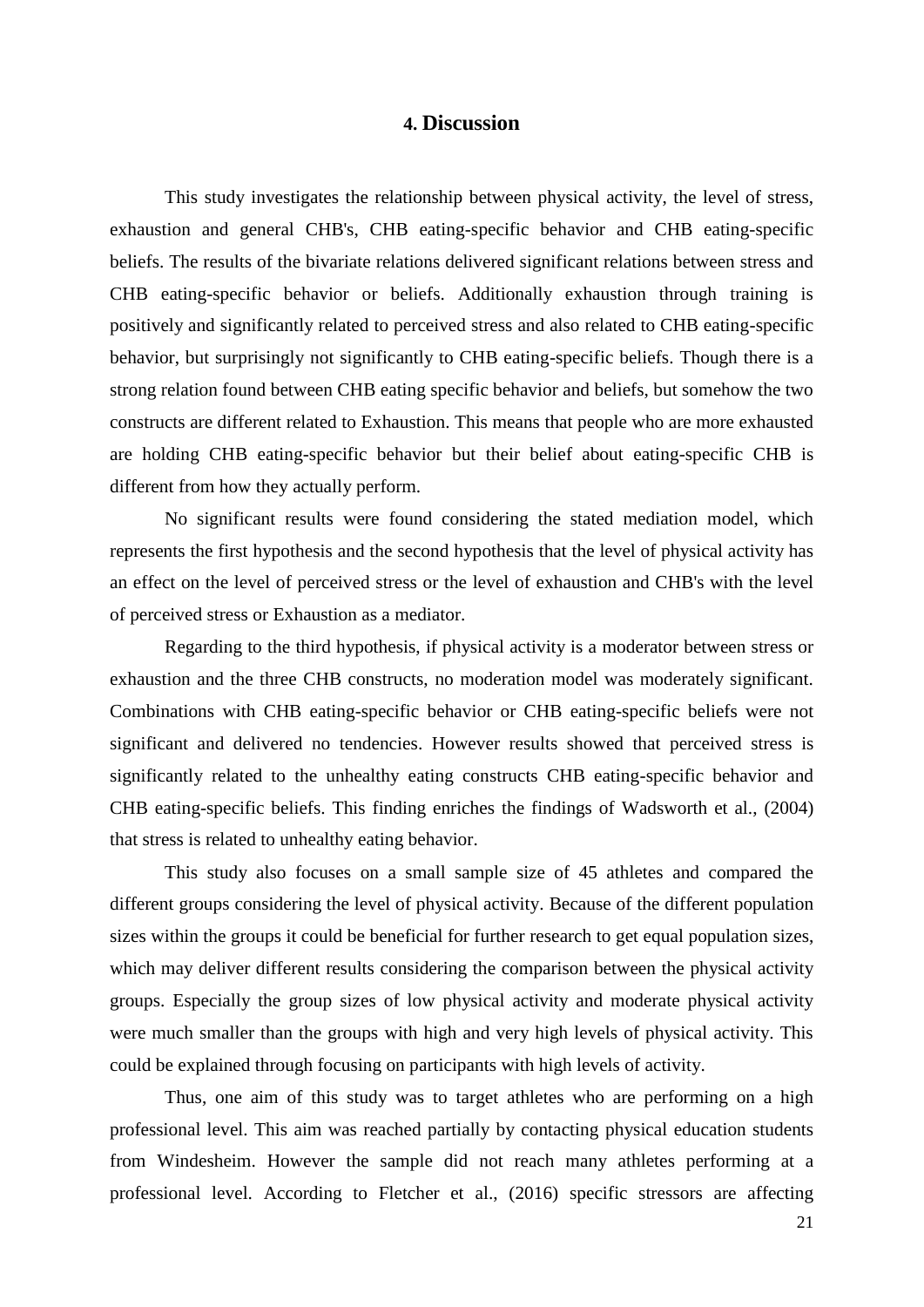especially professional athletes. It is not clear if all athletes participating in this study are affected by these specific stressors, furthermore it is not clear how and if there are professional athletes reached in this study. Therefore for further research it could be recommended and useful to test a greater sample size targeting professional athletes. This specified target group differs in several ways from the athletes which participated in this study. Targeting professional athletes may possibly deliver outstanding results which may differ from the results in this study. Findings from Fletcher et al., (2016) are based on professional athletes who are not reached in this study.

Additionally the short questionnaire measuring exhaustion used in this study could be further developed by adding more items for more insight. The selection of the items could possibly influence the content validity of the questionnaire, which supposed to measure exhaustion through training. Because of just using the selected items participants could possibly perceive the questions considering exhaustion as general daily exhaustion and not as exhaustion through training. Therefore it would be useful to use the original RESTQ-Sport-76 questionnaire by Kellmann et al., (2001) to refine and get greater insight on the measurements considering exhaustion. By this it will be possible to get a more sophisticated measurement of exhaustion. The original questionnaire could not be used in this study because of group work with 4 other students who also needed to provide their measurements within the same questionnaire. Adding RESTQ-Sport-76 questionnaire would take the respondent a lot of time to finish the questionnaire.

With respect to exhaustion one interesting finding was, that people who are highly physically activity are less exhausted. This finding was against the expectation and could possibly explained by a greater and better fitness level which possibly could be related to better regeneration after sport and training. As stated earlier this could possibly explained through the non professional background of the athlete or the person performing on high levels of physical activity. Therefore using more Items from the RESTQ-Sport-76 questionnaire could be valuable to examine or refine this finding.

Considering eating behavior this study suggests that athletes and people who are highly physically active are possibly not eating healthy every day. This finding could be explained through lack of enlightenment considering healthy food. Major Percentages regarding fruit and vegetables consumption showed that athletes are not eating fruit and vegetables every day, which means that they not fulfill the daily norm of eating fruits and vegetables. However people with high levels of physical activity are eating healthier than people with a moderate or low level of physical activity. Furthermore consumption and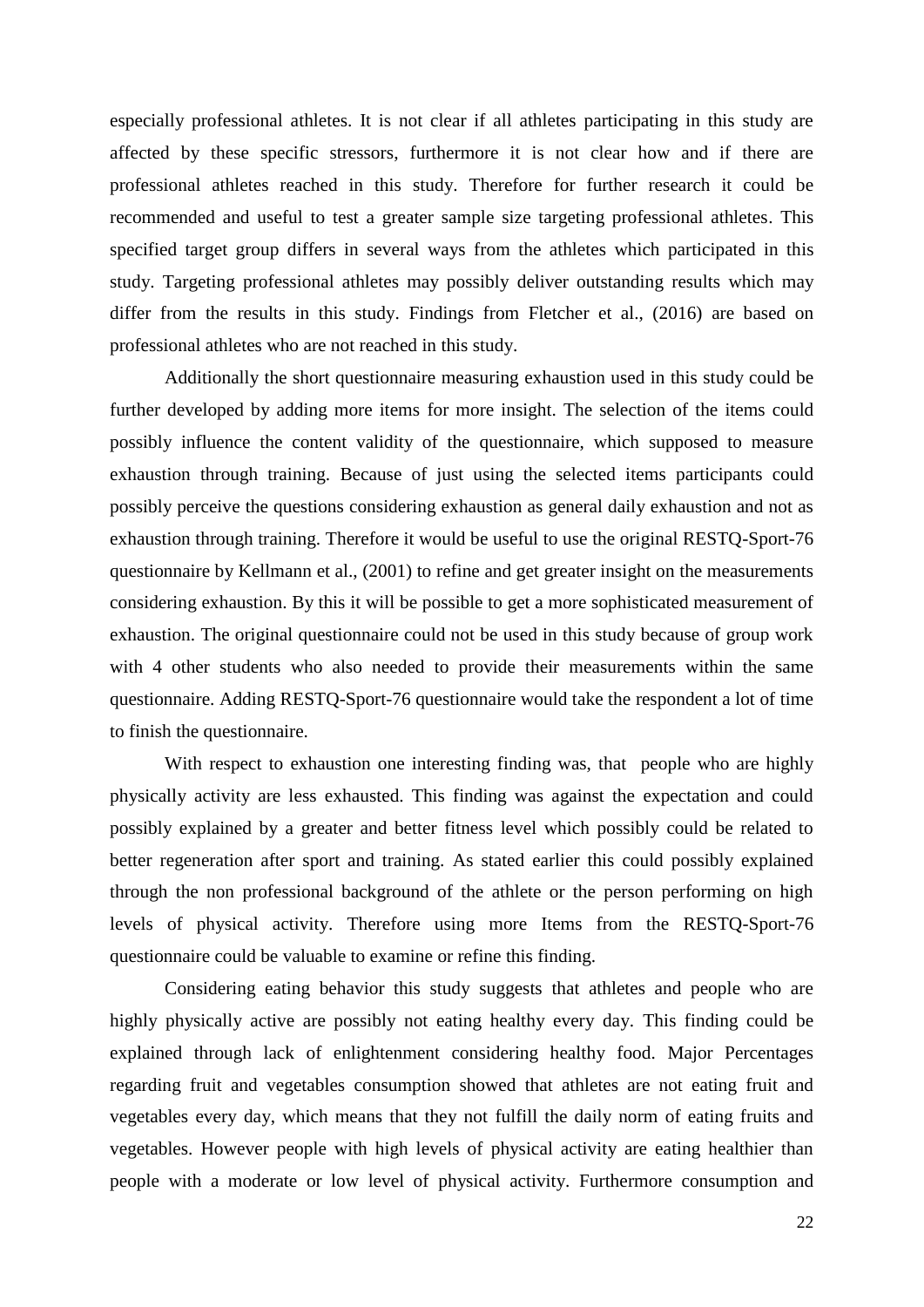meeting the norm of eating fruit and vegetables is different among the 4 PA groups. With regard to fruit and vegetables consumption this study did not measure a opposite unhealthy eating behavior like snacking (e.g eating food with high amounts of fat or sugar), thus it was not possible to determine what people and athletes are eating except eating fruit and vegetables. Adding a questionnaire considering unhealthy eating could bring more possibilities for examining eating healthy things and eating unhealthy things. Measurements which are in line with the idea to examine unhealthy eating are the used questionnaires which contained constructs considering CHB eating-specific behavior and beliefs. This study did not focus and examine a specific risk behavior considering unhealthy eating like snacking (e.g eating food with high amounts of fat or sugar). Due to not valid data of the measured risk behavior snacking the focus of this study changed to CHB eating-specific belief and behavior. These constructs were measured properly. During analysis it was also found that the CHB-DLV questionnaire had one missing item. This did not seem to affect the reliability negatively of the CHB-DLV questionnaire. Further research could address the risk behavior snacking regarding eating chips or sweets and investigate the relations between healthy eating and unhealthy eating, snacking, perceived stress, physical activity and the CHB constructs. By this it will be possible to get a broader view concerning eating behavior. This study did not make clear in which way people are eating unhealthy. Including this measurement could possibly deliver additional results helping to understand how unhealthy and healthy eating are related to the used constructs in this study.

Summed up this study produces some interesting findings regarding eating behavior and the relations to physical activity and stress and it may be the begin of further research. At last these findings could help to understand if all levels of physical activity promote healthy behavior or maybe showing up some distinctions. In case of this study it could be concluded that high levels of stress and exhaustion could result in negative health or eating behavior, whereas higher level of physical activity tends to help people in engaging healthy behavior, reduce the perceived stress level and the level of exhaustion. Confirming these findings and testing other relations concerning healthy and unhealthy eating in further studies could be valuable for developing interventions considering health improvement for people performing sports at different levels.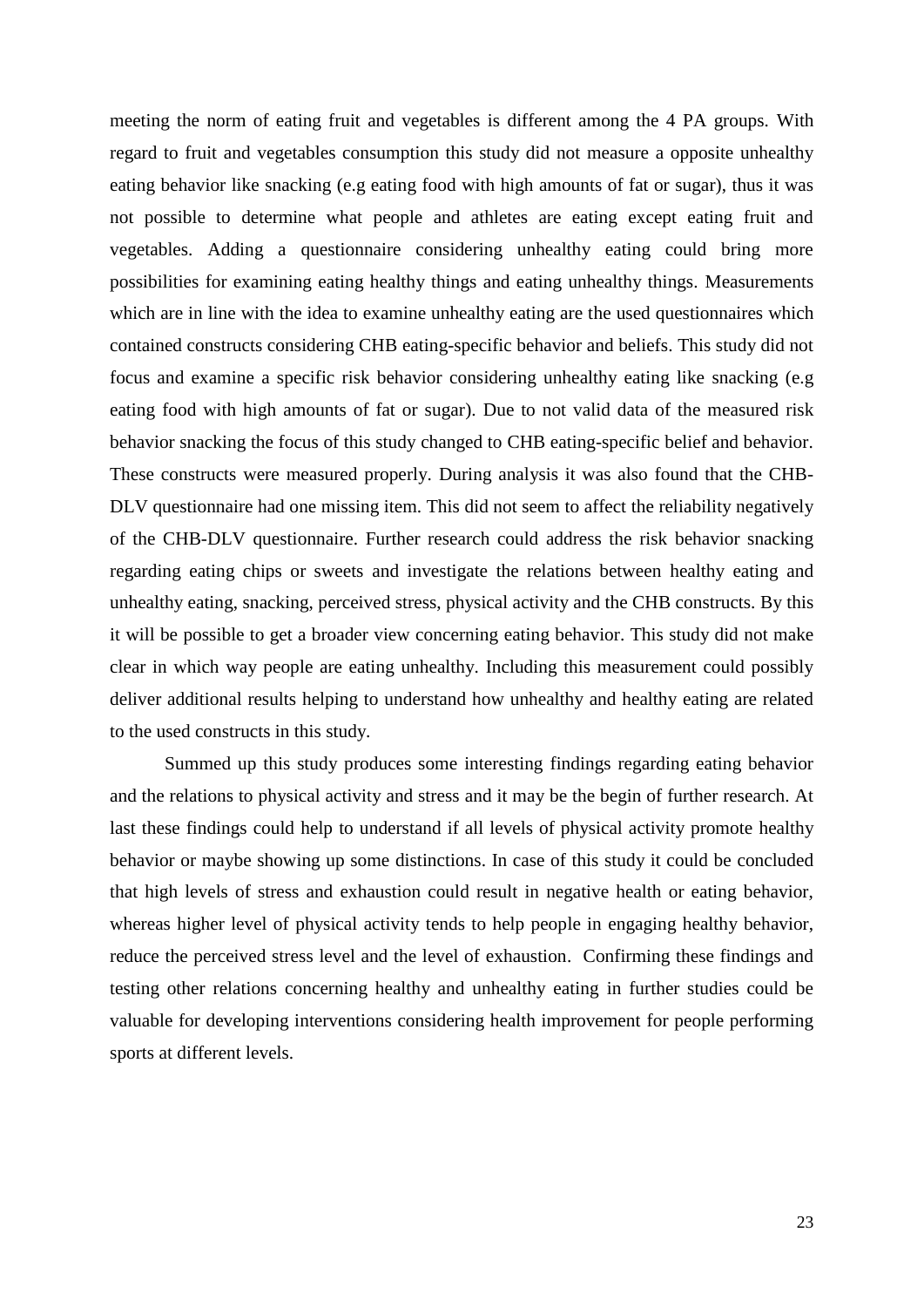# **5. Bibliography**

- <span id="page-24-0"></span>Baron, R. M., & Kenny, D. a. (1986). The moderator-mediator variable distinction in social psychological research: conceptual, strategic, and statistical considerations. *Journal of Personality and Social Psychology*, *51*(6), 1173–1182. doi:10.1037/0022- 3514.51.6.1173
- Bewegen, N. N. G. Kom in beweging. doi: 10.1007/s12503-012-0097-7
- Booth, M.L. (2000). Assessment of Physical Activity: An International Perspective. Research Quarterly for Exercise and Sport, 71 (2): s114-20.
- Berli, C., Loretini, P., Radtke, T., Hornung, R., & Scholz, U. (2014). Predicting physical activity in adolescents: the role of compensatory health beliefs within the Health Action Process Approach. *Psychology & Health*, *29*(February 2015), 458–74. doi:10.1080/08870446.2013.865028
- Centraal Bureau voor de Statistiek (2015), Steeds meer Mensen met diabetes. Retrieved from: https://www.cbs.nl/nl-nl/nieuws/2014/46/steeds-meer-mensen-met-diabetes
- Cohen, S., Kamarck, T., & Mermelstein, R. (1983). A global measure of perceived stress. Journal of Health and Social Behavior, 24, 385-396
- Daansen, P. P. (2010). Leven met obesitas. *Psychopraktijk*, *2*(2), 22-25.
- Hayes, A. F. (2013). *Introduction to mediation, moderation, and conditional process analysis: A regression-based approach*. Guilford Press.
- In 't Panhuis, M., Luijben, G., & Hoogenveen, R. (2012), Zorgkosten van ongezond gedrag: Kosten van ziekten notities 2012-2., 1-22.
- IPAQ Research Committee. (2005). Guidelines for data processing and analysis of the International Physical Activity Questionnaire (IPAQ) – short and long forms.
- International Physical Activity Questionnaire. Available at ttp://www.ipaq.ki.se Last assessed March 21, 2016
- Kellmann, M. and Kallus, K. W. (2001*). Recovery stress questionnaire for athletes; User manual.* Champaign, IL: Human Kinetics.
- Knäuper, B., Rabiau, M., Cohen, O., & Patriciu, N. (2004). Compensatory health beliefs: scale development and psychometric properties. *Psychology & Health*, *19*(5), 607- 624.
- Kronick, I., & Knäuper, B. (2010). Temptations elicit compensatory intentions. Appetite, 54, 398–401. doi:10.1016/j.appet.2009.12.011
- Natrup, L. (2015), *Reasons for Unhealthy Eating - How Compensatory health beliefs and Personality are related to Eating Behavior*. Retrieved from http://essay.utwente.nl/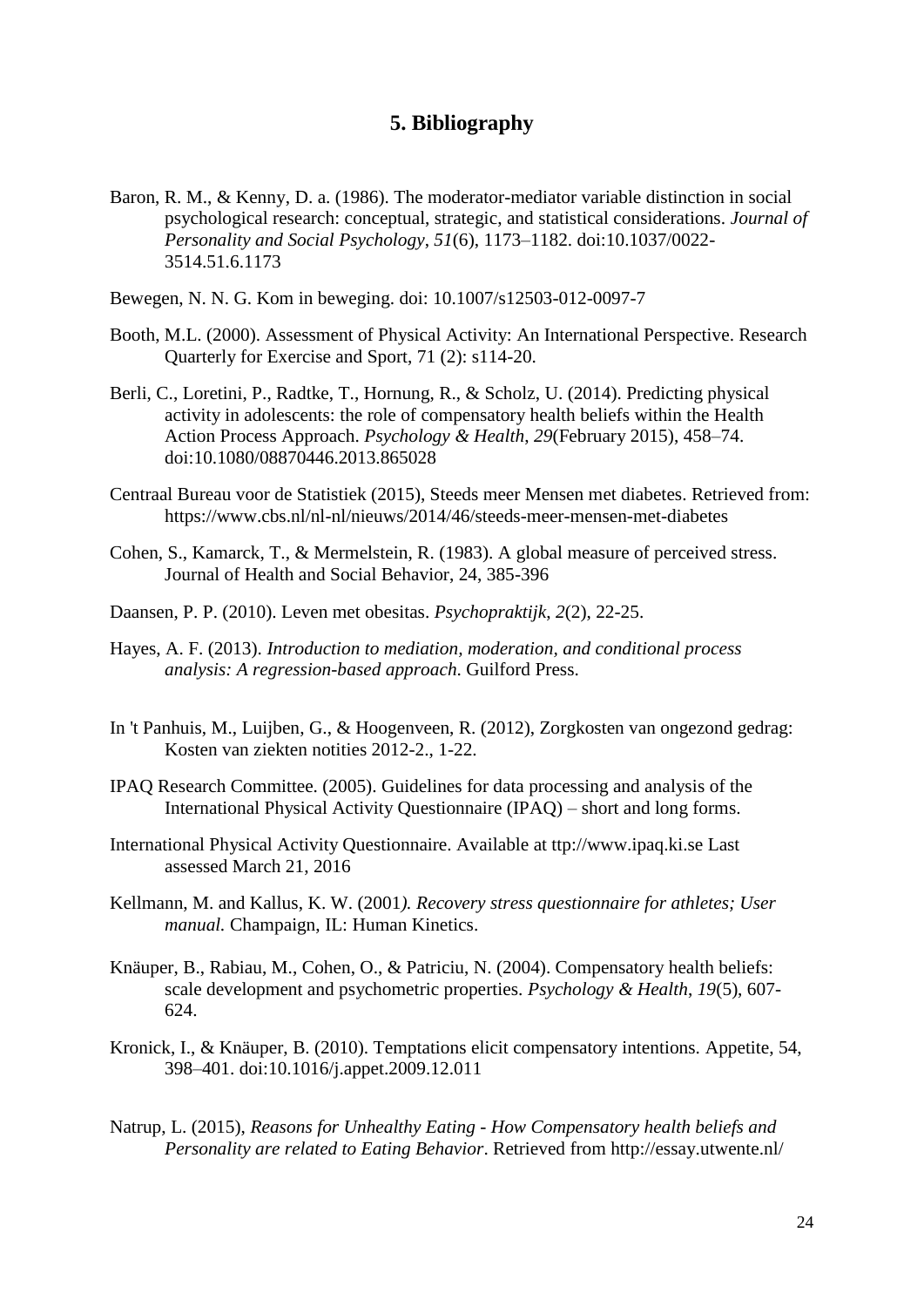- Nooijer, J., Puijk-Hekman, S., & Assema, P. (2009). The compensatory health beliefs scale: psychometric properties of a cross-culturally adapted scale for use in The Netherlands *Health education research*, 24(5), 811-817
- Rabiau, M., Knäuper, B., & Miquelon, P. (2006). The eternal quest for optimal balance between maximizing pleasure and minimizing harm: the compensatory health beliefs model. *British Journal of Health Psychology*, 11, 139–153. doi:10.1348/135910705X52237
- Rabiau, M. A., Knauper, B., Nguyen, T.-K., Sufrategui, M., & Polychronakos, C. (2009). Compensatory beliefs about glucose testing are associated with low adherence to treatment and poor metabolic control in adolescents with type 1 diabetes. Health Education Research, 24, 890–896. doi:10.1093/her/cyp032
- RE, P., & Graham, R. (1995). Coping by competitive athletes with performance stress: Gender differences and relationships with affect. *Sport Psychologist*, *9*, 338.
- Te Wilde, E. (2013). *Compensatory Health Beliefs – The Development of an Eating-Specific Scale (Bachelorthesis)*. Retrieved from http://essay.utwente.nl/
- Torres, S. J., & Nowson, C. A. (2007). Relationship between stress, eating behavior, and obesity. *Nutrition*, *23*(11), 887-894.
- Trost, S. G., Owen, N., Bauman, A. E., Sallis, J. F., & Brown, W. (2002). Correlates of adults' participation in physical activity: review and update. *Medicine & Science in Sports & Exercise*. doi:10.1097/00005768-200212000-00020
- Urhausen, A., Gabriel, H., & Kindermann, W. (1995). Blood hormones as markers of training stress and overtraining. *Sports medicine*, *20*(4), 251-276
- Wadsworth, M. E., Rieckmann, T., Benson, M. A. and Compas, B. E. (2004), Coping and responses to stress in Navajo adolescents: Psychometric properties of the Responses to Stress Questionnaire. J. Community Psychol., 32: 391–411. doi: 10.1002/jcop.20008
- World Health Organization (2015). Healthy diet. Retrieved from http://www.who.int/mediacentre/factsheets/fs394/en/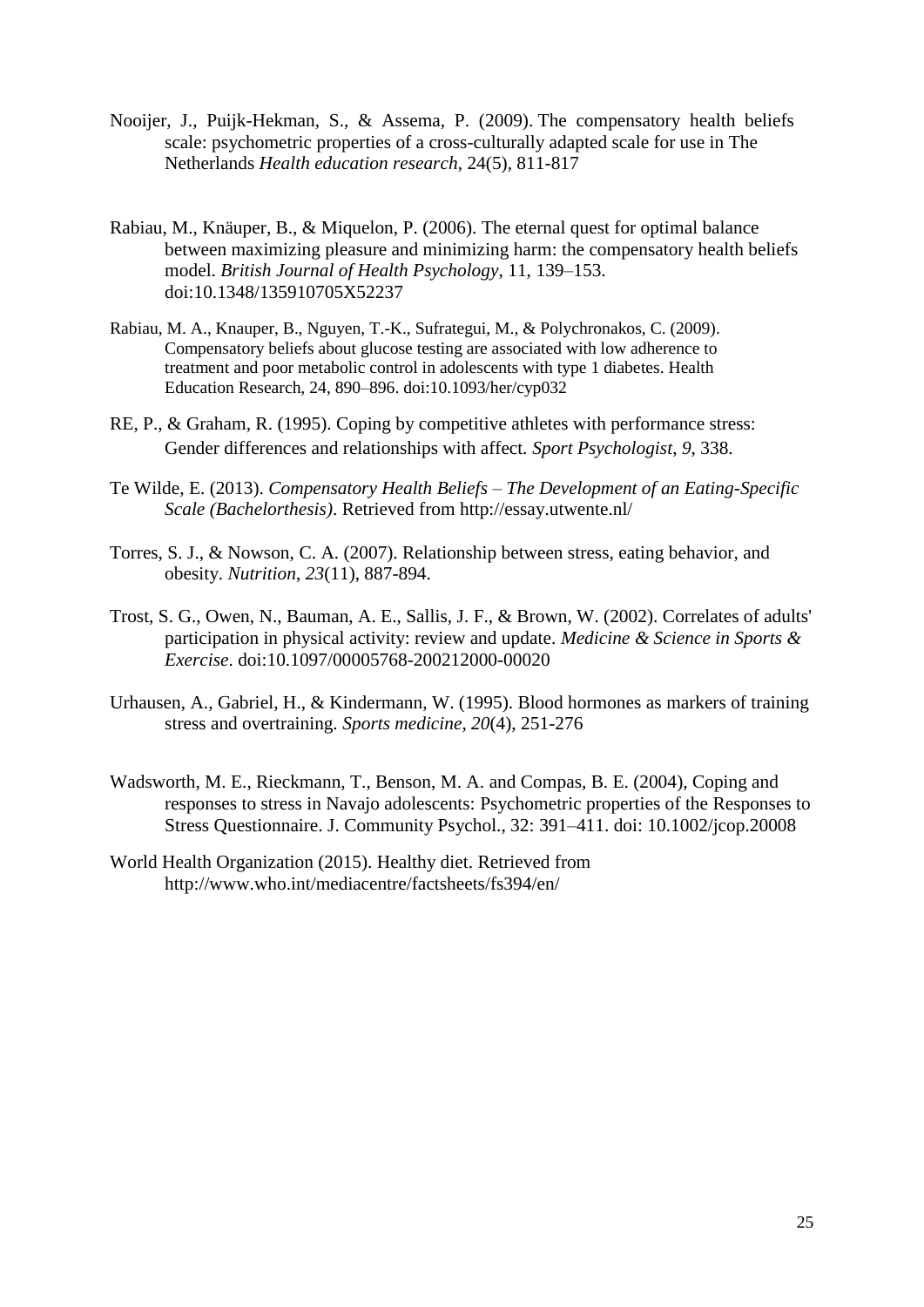# **6. Appendix**

<span id="page-26-0"></span>Questionnaire 1: Eating-specific CHbehavior scale

Hoe goed beschrijven de volgende uitspraken jouw gedrag

**Hoe vaak in de laatste twee weken heb je**

**… de rest van de dag minder gegeten, omdat je iets ongezonds gegeten had?**

Nooit, Zelden, Soms, Meestal, Altijd

**… snoep en/of chips in de avond gegeten, omdat je die dag niet veel gegeten had?**

Nooit, Zelden, Soms, Meestal, Altijd

**… de rest van de dag minder gegeten om te compenseren voor het ongezond eten?**

Nooit, Zelden, Soms, Meestal, Altijd

**… je snacks of ongezonde dingen gegeten, omdat je die dag gesport had?**

Nooit, Zelden, Soms, Meestal, Altijd

**… je gesport om te compenseren voor het ongezond eten van de dag ervoor?**

Nooit, Zelden, Soms, Meestal, Altijd

**… een ongezonde maaltijd proberen te neutraliseren door het eten van een gezonde maaltijd (fruit, groenten)?**

Nooit, Zelden, Soms, Meestal, Altijd

#### **… één of twee ongezonde dingen gegeten omdat je de hele dag gezond gegeten hebt?**

Nooit, Zelden, Soms, Meestal, Altijd

**… alleen eten met weinig calorieën gegeten om te compenseren voor een ongezonde maaltijd?**

Nooit, Zelden, Soms, Meestal, Altijd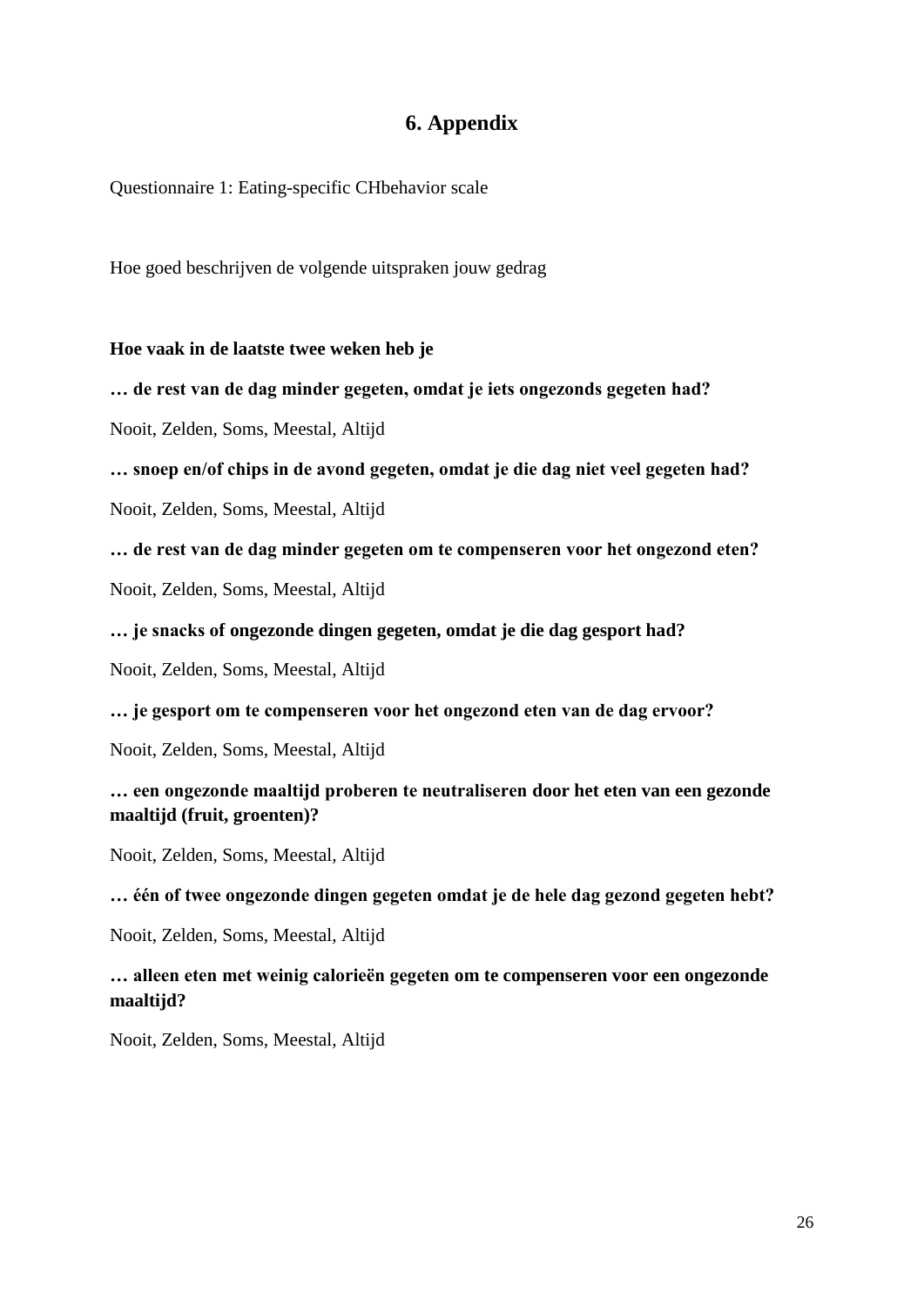#### Questionnaire 2: Eating-specific CHB scale (CHB)

Hoe goed beschrijven de volgende uitspraken jouw opvattingen? **Ik denk dat …**

#### **het oké is om af en toe ongezond te eten zolang ik de rest van de dag minder eet**

sterk mee oneens, oneens, niet eens en niet oneens, mee eens, sterk eens

# **het oké is om snoep en/of chips in de avond te eten, wanneer ik de rest van de dag niet veel gegeten heb**

sterk mee oneens, oneens, niet eens en niet oneens, mee eens, sterk eens

#### **het minder eten de rest van de dag kan compenseren voor het ongezond eten**

sterk mee oneens, oneens, niet eens en niet oneens, mee eens, sterk eens

#### **dat het oké is om snacks of ongezonde dingen te eten zolang ik tijdens die dag sport**

sterk mee oneens, oneens, niet eens en niet oneens, mee eens, sterk eens

#### **ik vandaag kan sporten om te compenseren met het ongezond eten van gisteren**

sterk mee oneens, oneens, niet eens en niet oneens, mee eens, sterk eens

#### **sporten kan compenseren voor ongezond eten**

sterk mee oneens, oneens, niet eens en niet oneens, mee eens, sterk eens

## **ik een ongezonde maaltijd kan neutraliseren door het eten van een gezonde maaltijd (groenten, fruit)**

sterk mee oneens, oneens, niet eens en niet oneens, mee eens, sterk eens

# **dat wanneer ik gezond eet tijdens de hele dag, dat ik één of twee ongezonde dingen mag eten**

sterk mee oneens, oneens, niet eens en niet oneens, mee eens, sterk eens

## **dat wanneer ik vandaag ongezond eet, ik dat kan compenseren door morgen voedsel met weinig calorieën te eten**

sterk mee oneens, oneens, niet eens en niet oneens, mee eens, sterk eens

#### **dat voedsel met weinig calorieën kan compenseren voor een ongezonde maaltijd**

sterk mee oneens, oneens, niet eens en niet oneens, mee eens, sterk eens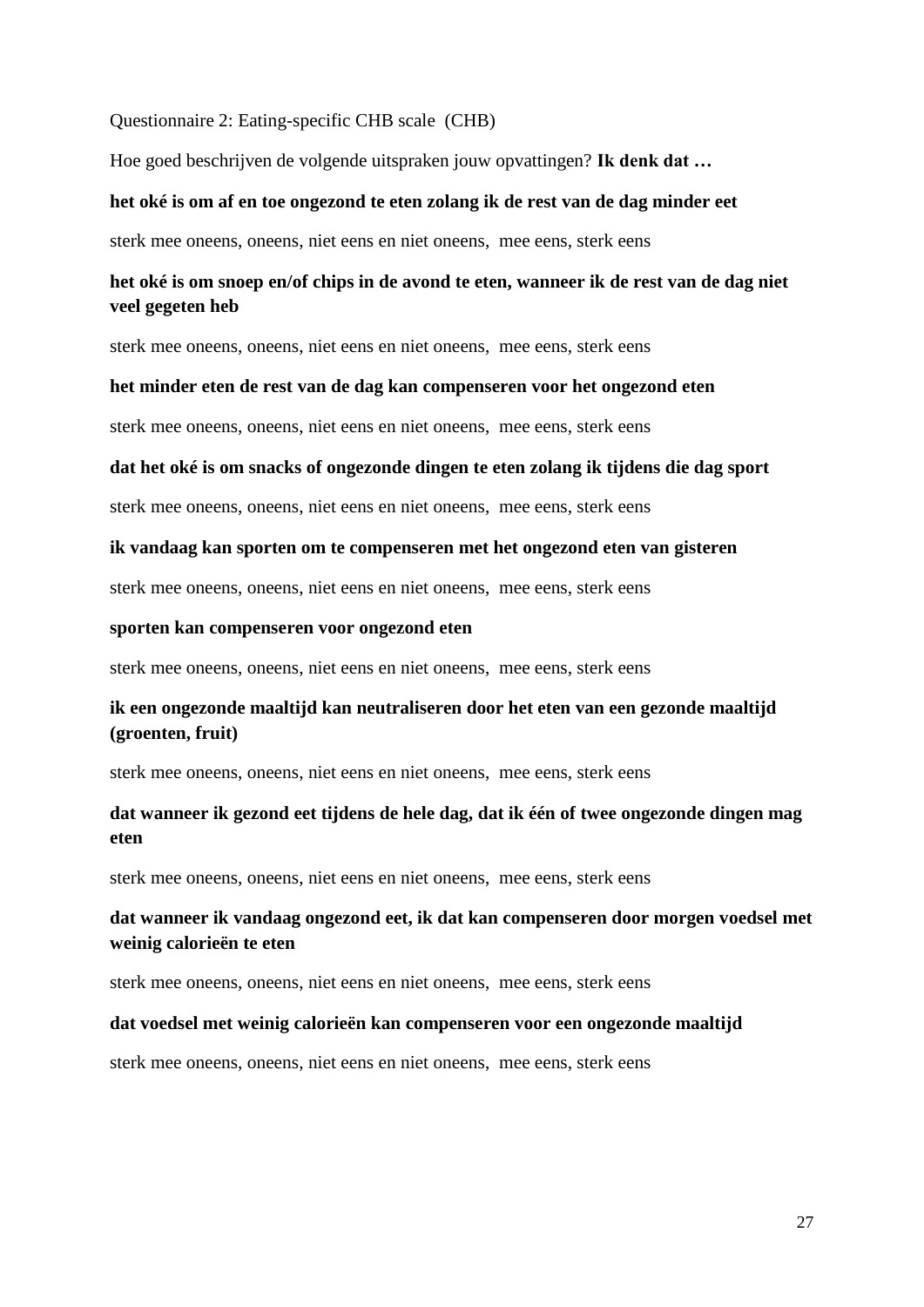#### Questionnaire 3: Items from the RESTQ-74

#### **Ik voelde mij uitgeblust door mijn sport**

nooit, zelden, soms, vaak, meer dan vaak, heel vaak, altijd

#### **Ik worstelde mijzelf door de training heen**

nooit, zelden, soms, vaak, meer dan vaak, heel vaak, altijd

#### **Ik was ervan overtuigd dat ik goed gepresteerd had**

nooit, zelden, soms, vaak, meer dan vaak, heel vaak, altijd

#### **Ik voelde dat ik wilde stoppen met mijn sport**

nooit, zelden, soms, vaak, meer dan vaak, heel vaak, altijd

#### **Ik voelde me gefrustreerd door mijn sport**

nooit, zelden, soms, vaak, meer dan vaak, heel vaak, altijd

#### **Ik voelde me fysiek uitgeput**

nooit, zelden, soms, vaak, meer dan vaak, heel vaak, altijd

#### **Mijn lichaam voelde sterk/krachtig**

nooit, zelden, soms, vaak, meer dan vaak, heel vaak, altijd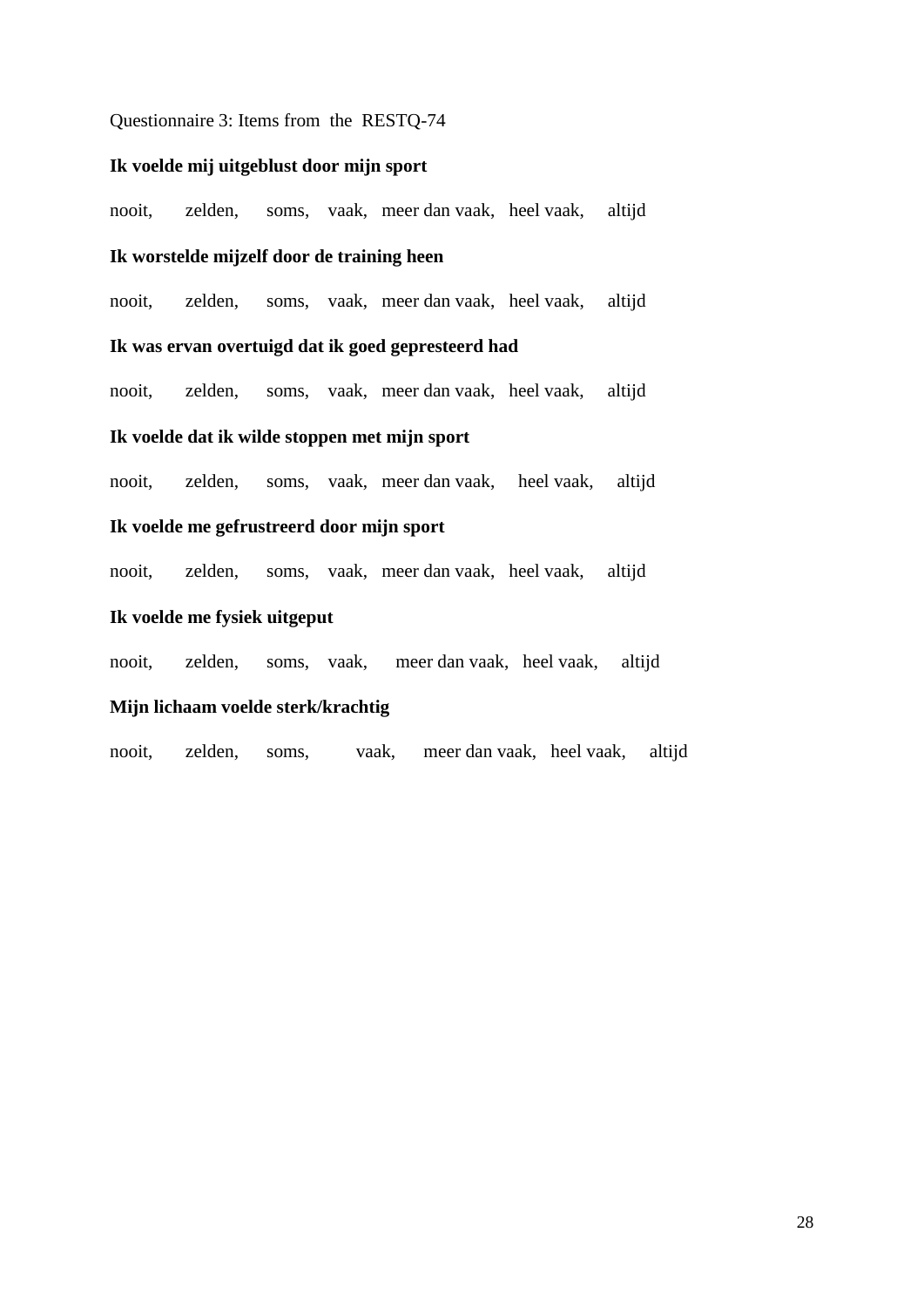# Questionnaire 4: Perceived Stress Scale

# **PSS**

De vragen in deze lijst vragen naar uw gevoelens en gedachten **tijdens de afgelopen maand**.

Bij elke vraag kunt u aanduiden *hoe vaak* u op een bepaalde manier gedacht of zich gevoeld hebt. U kunt een cirkeltje plaatsen rond het cijfer dat het beste bij u past.

|                                                                                                                                                          | $0=$         | $1 =$                 | $2=$           |                             | $4=$         |
|----------------------------------------------------------------------------------------------------------------------------------------------------------|--------------|-----------------------|----------------|-----------------------------|--------------|
|                                                                                                                                                          | <b>Nooit</b> | <b>Bijna</b><br>nooit | Som<br>S       | <b>Tame</b><br>lijk<br>vaak | Zeer<br>vaak |
|                                                                                                                                                          |              |                       |                |                             |              |
| 1. Hoe vaak bent u tijdens de afgelopen maand<br>overstuur geweest door iets dat onverwacht gebeurde?                                                    | 0            | $\mathbf{1}$          | 2              | 3                           | 4            |
| 2. Hoe vaak hebt u tijdens de afgelopen maand het<br>gevoel gehad dat u niet in staat was de belangrijke<br>dingen in uw leven onder controle te houden? | 0            | 1                     | $\overline{2}$ | 3                           | 4            |
| 3. Hoe vaak hebt u zich tijdens de afgelopen maand<br>zenuwachtig en gespannen gevoeld?                                                                  | 0            | $\mathbf{1}$          | $\overline{2}$ | 3                           | 4            |
| 4. Hoe vaak hebt u zich tijdens de afgelopen maand<br>zelfverzekerd gevoeld over uw vermogen om uw<br>persoonlijke problemen aan te pakken?              | 0            | $\mathbf{1}$          | $\overline{2}$ | 3                           | 4            |
| 5. Hoe vaak hebt u tijdens de afgelopen maand het<br>gevoel gehad dat de dingen u meezaten?                                                              | 0            | $\mathbf{1}$          | 2              | 3                           | 4            |
| 6. Hoe vaak hebt u tijdens de afgelopen maand het<br>gevoel gehad dat u niet opgewassen was tegen al de<br>dingen die u moest doen?                      | 0            | $\mathbf{1}$          | $\overline{2}$ | 3                           | 4            |
| 7. Hoe vaak bent u tijdens de afgelopen maand in staat<br>geweest om irritaties in uw leven onder controle te<br>houden?                                 | 0            | $\mathbf{1}$          | $\overline{2}$ | 3                           | 4            |
| 8. Hoe vaak hebt u tijdens de afgelopen maand het<br>gevoel gehad dat u de dingen de baas bleef?                                                         | 0            | $\mathbf{1}$          | $\overline{2}$ | 3                           | 4            |
| 9. Hoe vaak hebt u zich tijdens de afgelopen maand<br>boos gemaakt om dingen die buiten uw controle om<br>gebeurden?                                     | 0            | 1                     | 2              | 3                           | 4            |
| 10. Hoe vaak hebt u tijdens de afgelopen maand het<br>gevoel gehad dat de moeilijkheden zich zo hoog<br>opstapelden dat u ze niet te boven kon komen?    | 0            | 1                     | $\overline{2}$ | 3                           | 4            |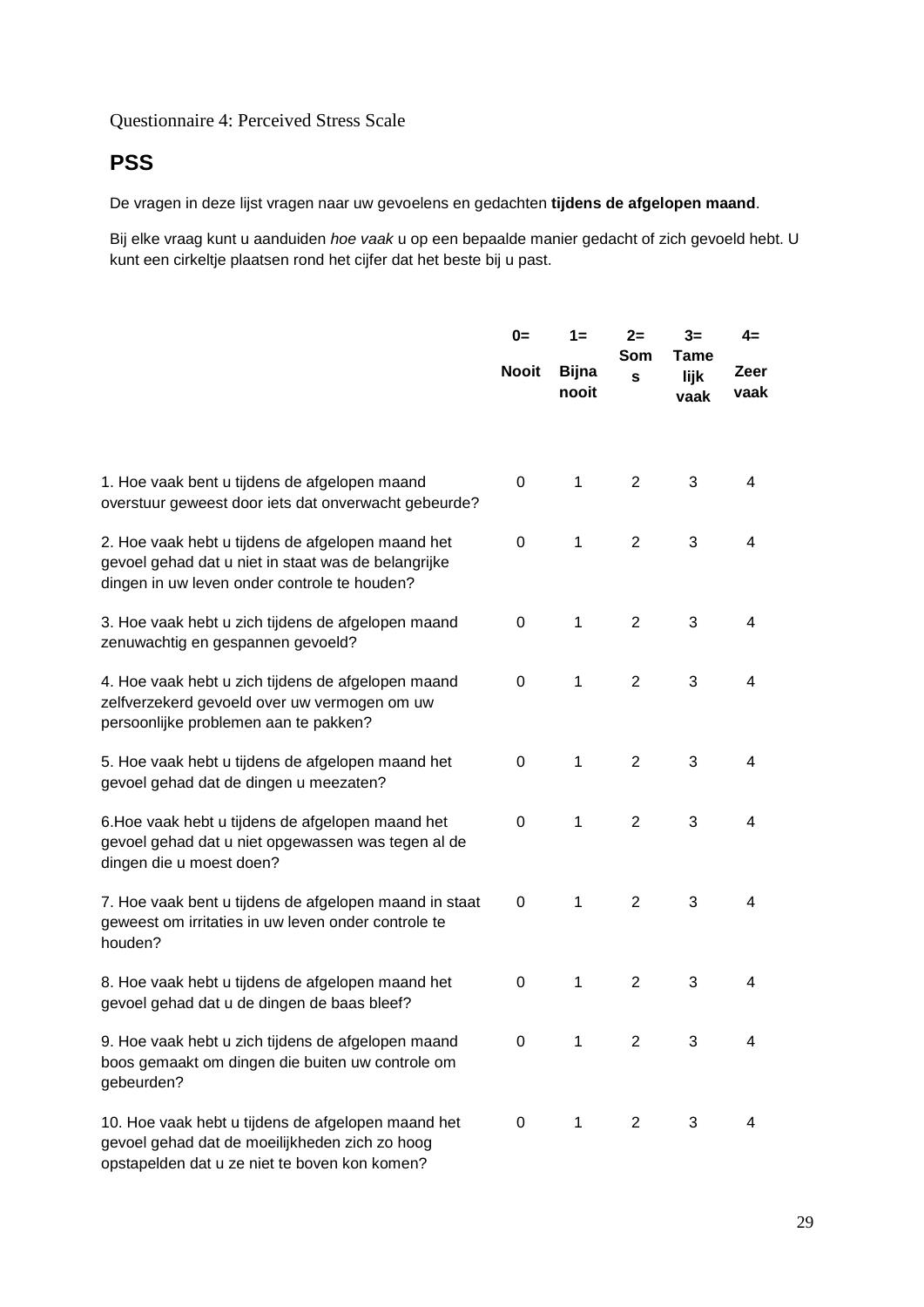Questionnaire 5: General CHBs (CHB-DLV)

## **Compensatory Health Beliefs Scale – DLV**

**Instructies:** Mensen hebben verschillende ideeën over hun gezondheid. Hieronder staat een lijst van ideeën die iemand kan hebben over gezond blijven. Lees elke zin zorgvuldig en geef aan in hoeverre u het eens of oneens bent met elke zin door een van de volgende antwoorden te kiezen: helemaal mee oneens; enigszins mee oneens; neutraal; enigszins mee eens; helemaal mee eens.

Onthoudt dat er geen goede of foute antwoorden zijn omdat iedereen andere ideeën heeft.

# **2. Het gebruik van kunstmatige zoetstoffen (zoals in koffie en thee) compenseert de inname van extra calorieën.**

| helemaal mee                                                                      | enigszins mee                                                                             | neutraal | enigszins | helemaal |  |  |  |  |
|-----------------------------------------------------------------------------------|-------------------------------------------------------------------------------------------|----------|-----------|----------|--|--|--|--|
| oneens                                                                            | oneens                                                                                    |          | mee eens  | mee eens |  |  |  |  |
|                                                                                   | 3. Bewegen kan roken compenseren                                                          |          |           |          |  |  |  |  |
| helemaal mee                                                                      | enigszins mee                                                                             | neutraal | enigszins | helemaal |  |  |  |  |
| oneens                                                                            | oneens                                                                                    |          | mee eens  | mee eens |  |  |  |  |
|                                                                                   | 5. Geen alcohol drinken doordeweeks kan de effecten van te veel alcohol drinken in het    |          |           |          |  |  |  |  |
| weekend compenseren.                                                              |                                                                                           |          |           |          |  |  |  |  |
| helemaal mee                                                                      | enigszins mee                                                                             | neutraal | enigszins | helemaal |  |  |  |  |
| oneens                                                                            | oneens                                                                                    |          | mee eens  | mee eens |  |  |  |  |
|                                                                                   | 6. Het overslaan van het hoofdgerecht kan het eten van een dessert compenseren.           |          |           |          |  |  |  |  |
| helemaal mee                                                                      | enigszins mee                                                                             | neutraal | enigszins | helemaal |  |  |  |  |
| oneens                                                                            | oneens                                                                                    |          | mee eens  | mee eens |  |  |  |  |
|                                                                                   | 8. 's Avonds eten wat je maar wilt is oké als je gedurende de dag niet veel hebt gegeten. |          |           |          |  |  |  |  |
| helemaal mee                                                                      | enigszins mee                                                                             | neutraal | enigszins | helemaal |  |  |  |  |
| oneens                                                                            | oneens                                                                                    |          | mee eens  | mee eens |  |  |  |  |
|                                                                                   | 9. Gezond eten kan de effecten van regelmatig alcohol drinken compenseren.                |          |           |          |  |  |  |  |
| helemaal mee                                                                      | enigszins mee                                                                             | neutraal | enigszins | helemaal |  |  |  |  |
| oneens                                                                            | oneens                                                                                    |          | mee eens  | mee eens |  |  |  |  |
| 12. Het beginnen van een nieuw dieet morgen maakt verbreken van een dieet vandaag |                                                                                           |          |           |          |  |  |  |  |
| goed.                                                                             |                                                                                           |          |           |          |  |  |  |  |

| helemaal mee | enigszins mee | neutraal | enigszins | helemaal |
|--------------|---------------|----------|-----------|----------|
| oneens       | oneens        |          | mee eens  | mee eens |